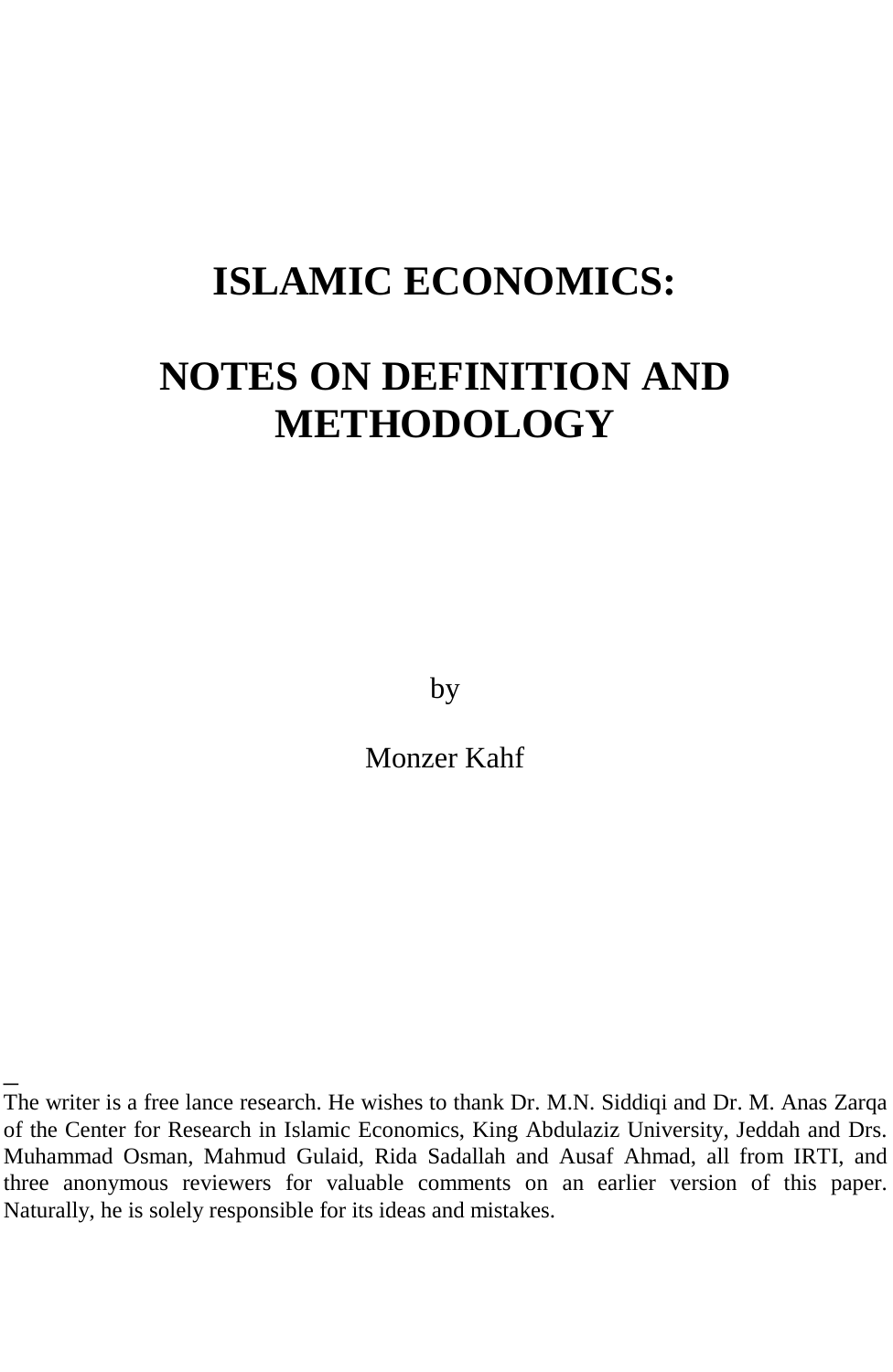#### **INTRODUCTION**

#### **Islam and economics**

1. That Islam is a total way of life, economic and otherwise, is an established postulate which is rarely challenged, today, by any one, Muslims and non-Muslims alike. In the past centuries of Islam, Muslim scholars did not need to emphasize this point because their understanding of the words "Religion Ï íÜÜÜÜÜÜä" and "Islam Ç ÓÜÜÜÜÜáÇã" was not subjected to distortions such as those which have been introduced in the modern Muslim world, especially over the last two centuries by western colonialism and cultural influence. Amazingly, when Muslim scholars of the second and third centuries of Islam embarked on massive translations of the Greek and Latin heritage, in which they translated philosophy, mathematics and physical sciences, they never felt a need to translate the Roman laws. Apparently, because they considered Roman laws in gross conflict with Islamic principles.<sup>1</sup>

<sup>1</sup> Shaikh 'Izzeddin K. al Tamimi, "Comments on Anas Zarqa's Theoretical Problems in Islamic Economic Research" presented at the Seminar on Problems of Research in Islamic Economics, held in Amman, Jordan, April 23-26, 1986 and organized jointly by the Islamic Research and Training Institute of the Islamic Development Bank, Jeddah, and the Royal Academy for Research in Islamic Culture of Jordan. See the Seminar Proceedings, in Arabic, p. 91.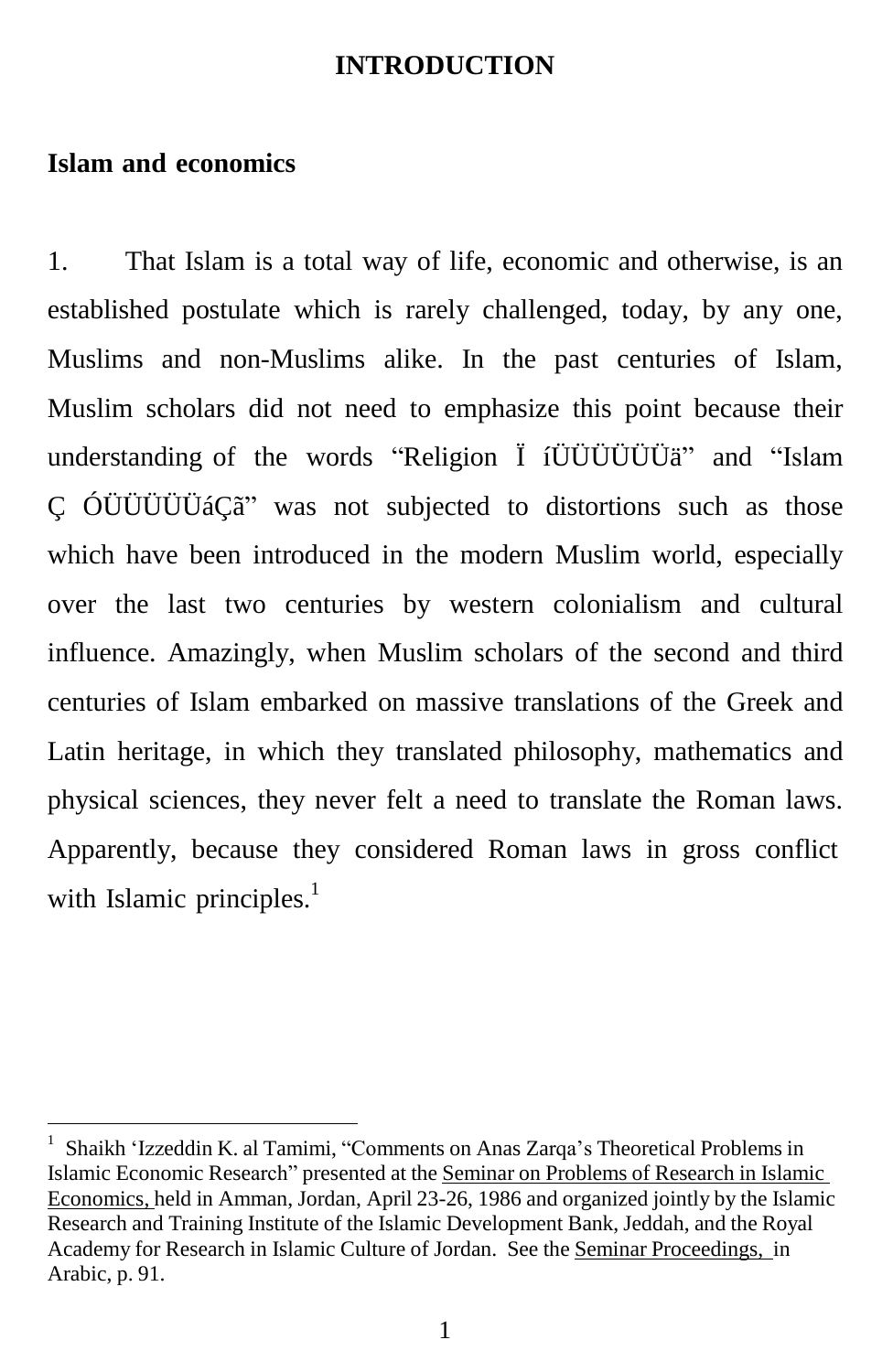The word "religionÏ íÜÜÜä" implies the compliance of one's behavior with certain beliefs and commandments<sup>2</sup>, while the word "Islam Ç ÓÜÜÜÜÜáÇã" indicates submittance of one's conduct to *Shari'ah 3* .

The two sources of Islam, *Qur'an* and *Sunnah*, emphasize the inclusion of the economic behavior of human beings under the norms, moral values, and behavioral standards, they prescribe. This is even evident in the Makkan verses of the *Qur'an* which were revealed during the pre-migration period of the Prophet (PBUH), especially that the Makkan period was a time of formulation of the basic Islamic ideology and a critical assessment of the then prevailing patterns of conduct. 4 So much so that a big portion of the bulk of *fiqhi* [Jurisprudence] heritage, which is itself based on the *Qur'an* and the *Sunnah*, deals with forms of economic behavior and related business relations.

2. It is granted, thus, that Islam has its own set of norms and ethical values with regard to economic behaviour of human beings, individually and in groups. However, the same is also true for other religions. A question arises as to why should Islam have its own economics while

<sup>&</sup>lt;sup>2</sup> Muhammad Abdallah Draz, Al Din [The Religion], Dar al Qalam, Kuwait, 2nd edition, 1970, pp.31-36.

<sup>&</sup>lt;sup>3</sup> Ibn Manzur, *Lisan al 'Arab*, Dar Sader, Beirut, no date, v. 12, p.293.

<sup>4</sup> Monzer Kahf, *Al Iqtisad al Islami* [The Islamic Economy], *Dar al Qalam*, Kuwait, 2nd edition, 1981, pp.28-30.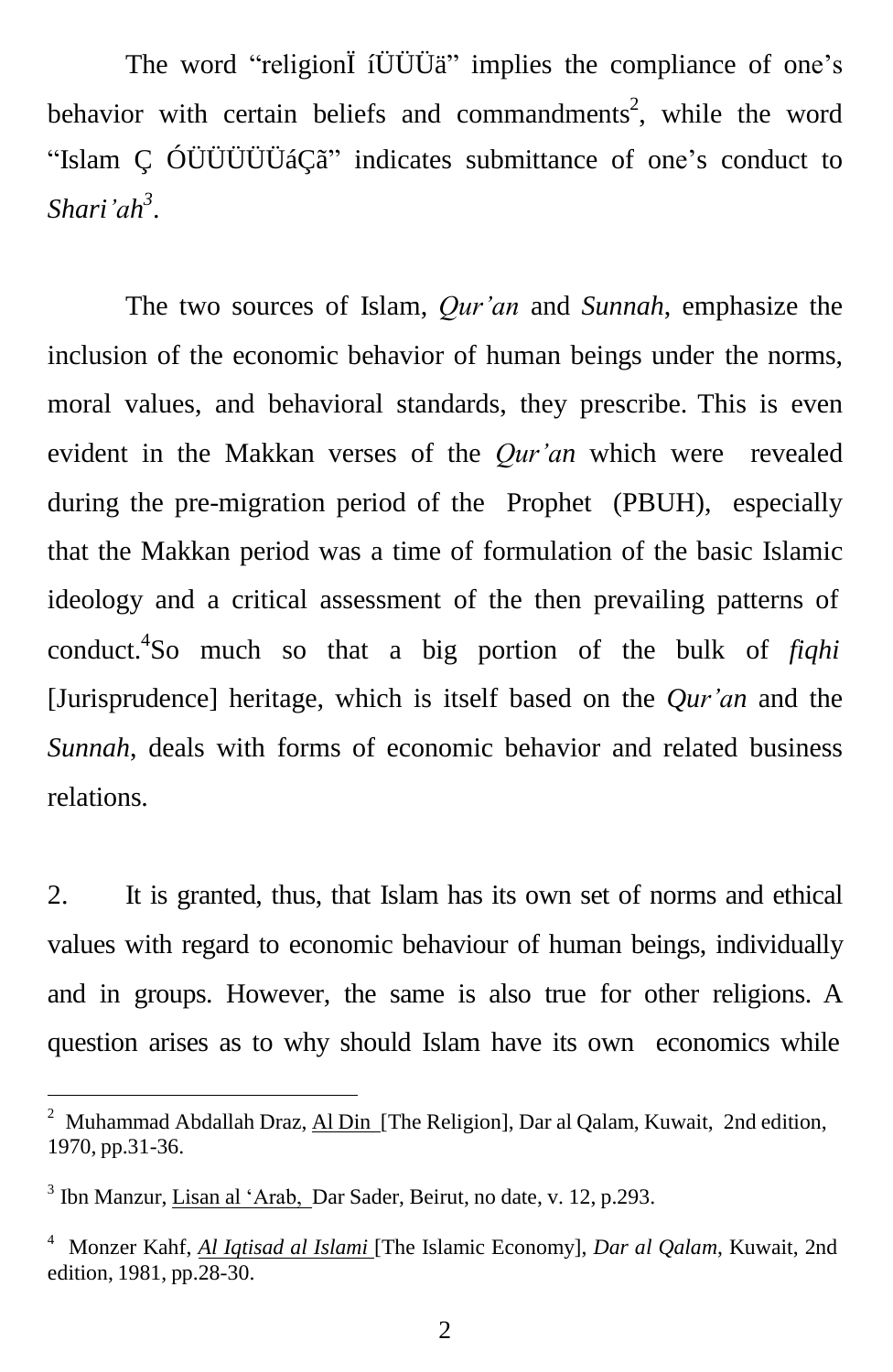both Christianity and Judaism do not claim to have economics of their own in spite of their behavioral commandments. The answer to this question is rather simple. For Christianity and Judaism, restrictions were imposed, in the European tradition, on the concept of "religion Ï íÜÜÜÜÜä" for several historical reasons whose discussion is outside the scope of this study. Given these restrictions, certain domains of life, e.g., the economic and political aspects were left outside the realm of religion. Consequently, both present-day Christianity and Judaism do not claim to be total ways of lifes.<sup>5</sup> As far as Islam is concerned, its ethical values and ideological viewpoints were manifested in economic institutions and patterns of inter-personal relations given by the Revelation itself during the life of the Prophet Muhammad. Therefore, from the point of view of economic relations, Islam has its own economic system based on its philosophical viewpoint, and consistent with the Islamic organization of other aspects of human behaviors, i.e. the social and political systems. Islamic economics studies the economic behavior of men and women, as individual economic agents, and as communities and collective entities.

#### **Objectives of this Study**

3. This paper aims at examining the implications of different suggested definitions of Islamic economics, exploring its scope and

<sup>&</sup>lt;sup>5</sup>One may add that although the source of the three religions is Divine, God did not send down the complete system of life to the early Messengers. The Religion of God was only completed in the form of Islam (Qur'an 5:3).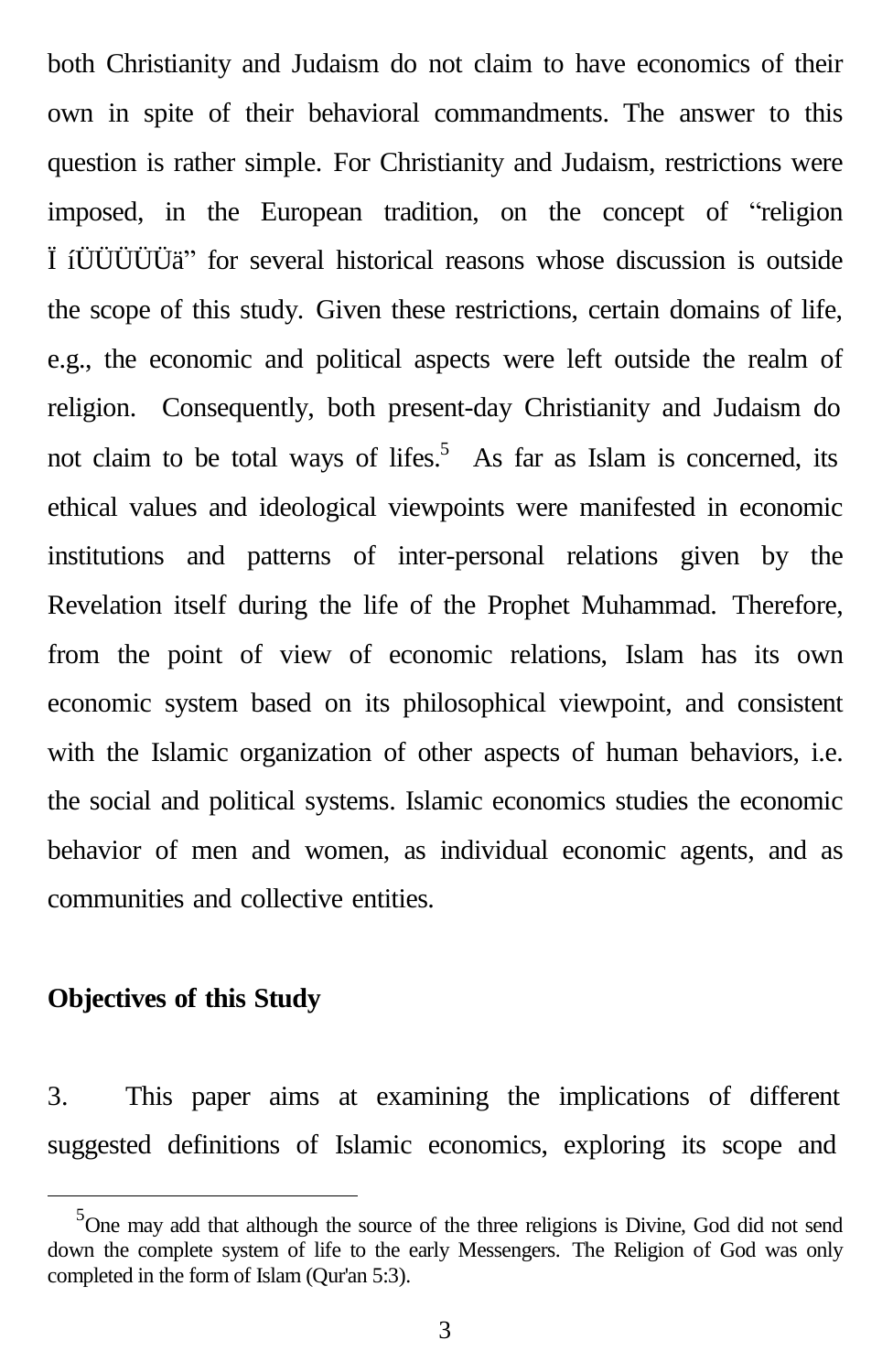attempting to outline its methodology. As we shall see later in the paper, there seems to be no agreement among Muslim economists about the definition of Islamic economics, its scope, relation to economics, methods and instruments of analysis and even some of its basic assumptions. This paper is an attempt to reflect on the different opinions about these issues and an endeavor to settle some of them as much as this is humanly possible.

The rebirth of Islamic economics in this century was, generally, dominated by Islamic thinkers and writers of general background. This strongly influenced its scope and methodology by giving Islamic economics a *fiqhi* and common knowledge type of tendency<sup>6</sup>. Islamic economics had to wait until the mid seventies when a new generation of trained economists started their research in Islamic economics.<sup>7</sup> For many reasons, there seems to be a tendency among some Islamic economists to overstate the differences between Islamic economics and conventional economics to the extent that some of us like to believe that Islamic economics is a discipline of its own and quite independent from conventional economics. The present paper does not take such a position. It tries to look into the common grounds and rationalize them, to stylize the facts and assumptions and to justify any conclusion it reaches. It will further attempt to show that there is certain degree of

<sup>6</sup> Look for instance at the writings of Hasan al Banna and Abu al A'la al Maududi in the late 1930s and later Sayyed Qutb in the 1940s.

 $7$ One should mention, however, that A.I.Quraishi, a professional economist, was pioneering in his "*Islam and the Theory of Interest*" published in 1946.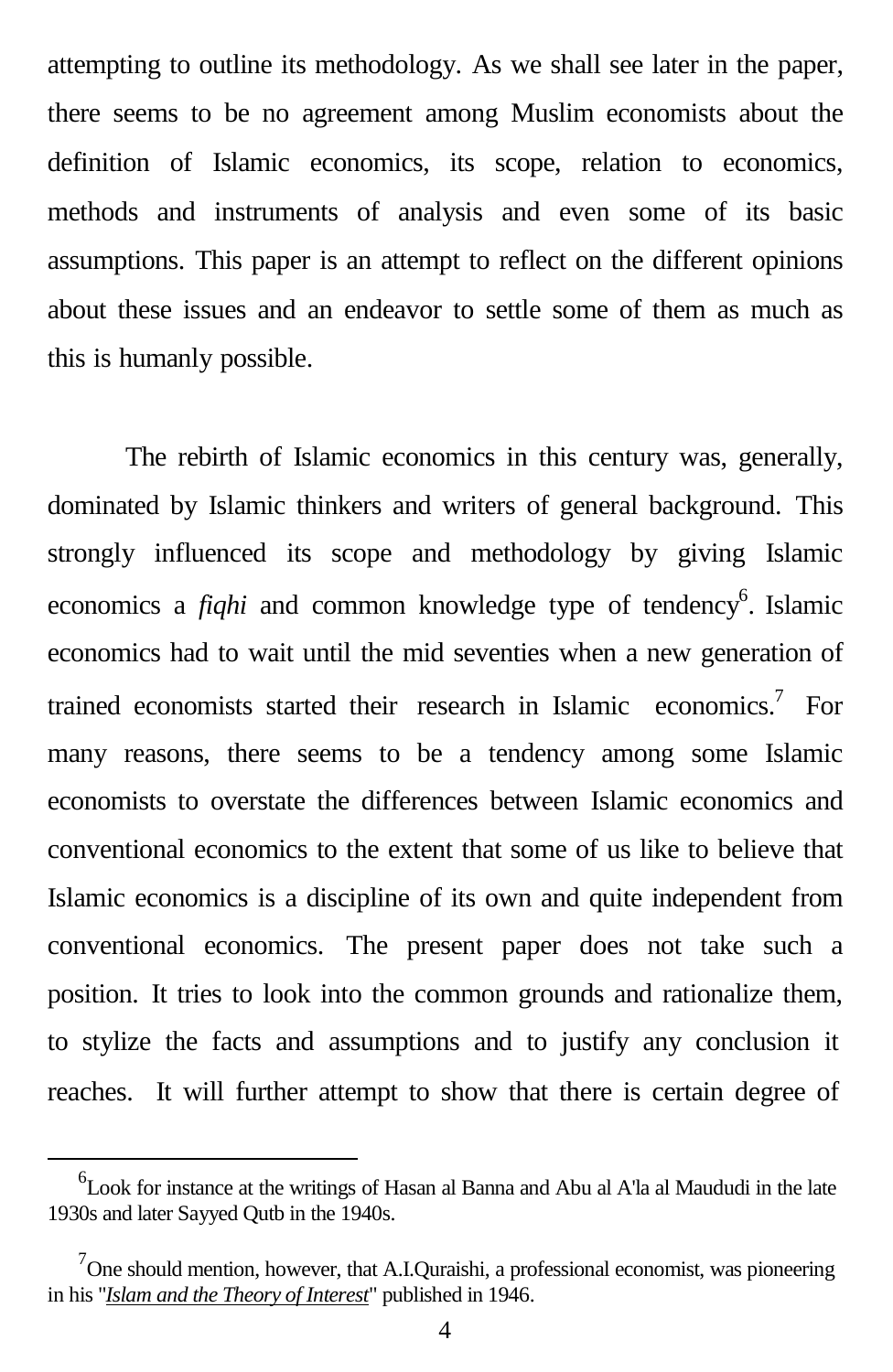inconsistency committed by some Muslim economists when they incorporated assumptions alien to Islamic economics in their research.

The paper consists of two sections. Section one deals with the definition of Islamic economics and its scope. it will analyze the definitions proposed by some writers and show their inadequacy and sometimes irrelevance to the issue on hand.

Section two deals with the methodological issue. It will outline the main methodological problem by addressing the question of whether Islamic economics calls for a methodology of its own or, as an "expanded" economics, it accepts the general framework of the scientific methods applied in Western economics.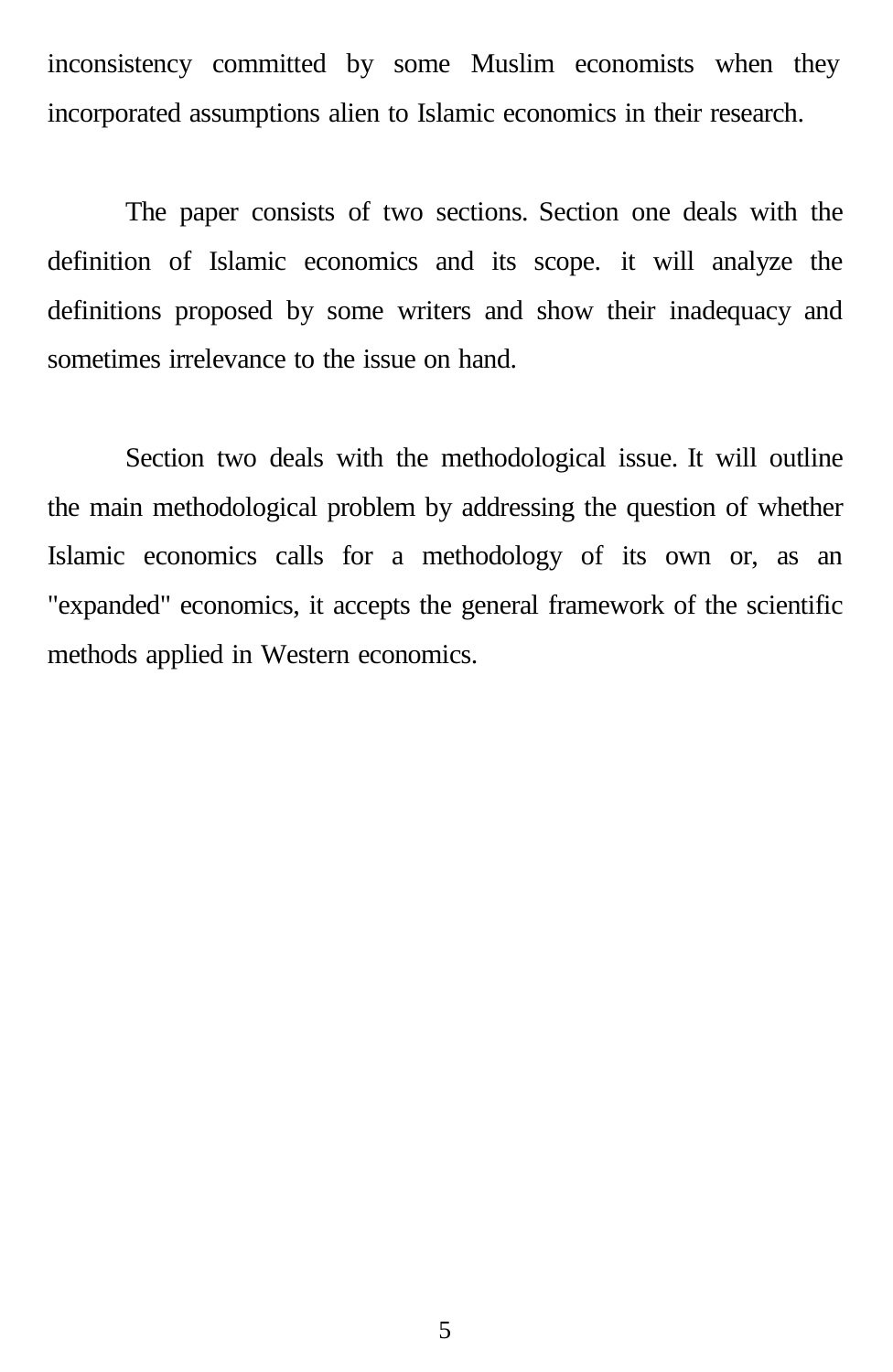#### **Section I**

#### **Definition of Islamic Economics and its scope**

#### **What does Islamic Economics Offer?**

4. The term "Islamic Economics" may be justified as an identification of the area of studies that is based on the assumption of the existence of Islamic axioms in the socio-political-cum-legal environment and the system of values and ethics which guide the economic behavior of men and women in an Islamic society. This way of looking at "Islamic economics" becomes similar to the way "Capitalist economics" is treated as economic analysis carried on the basis of the Capitalistic paradigm. In this manner, Islamic economics, merely, becomes a branch of the science of economics which should be studied within the area of economic systems like other systems.

Consequently, it becomes obvious that this branch of the economic discipline will have to elaborate the paradigm, axioms and principles of the Islamic economic system, as well as to analyze the impact it exercises on the economic magnitudes and on the decisions of economic agents within the system. It also becomes obvious that, like similar branches related to other economic systems, some of the tools of economic analysis may not suit some of its axioms. Such tools will have to be amended or substituted. But since such changes would not brand any of the capitalistic or Marxist economics as an independent discipline,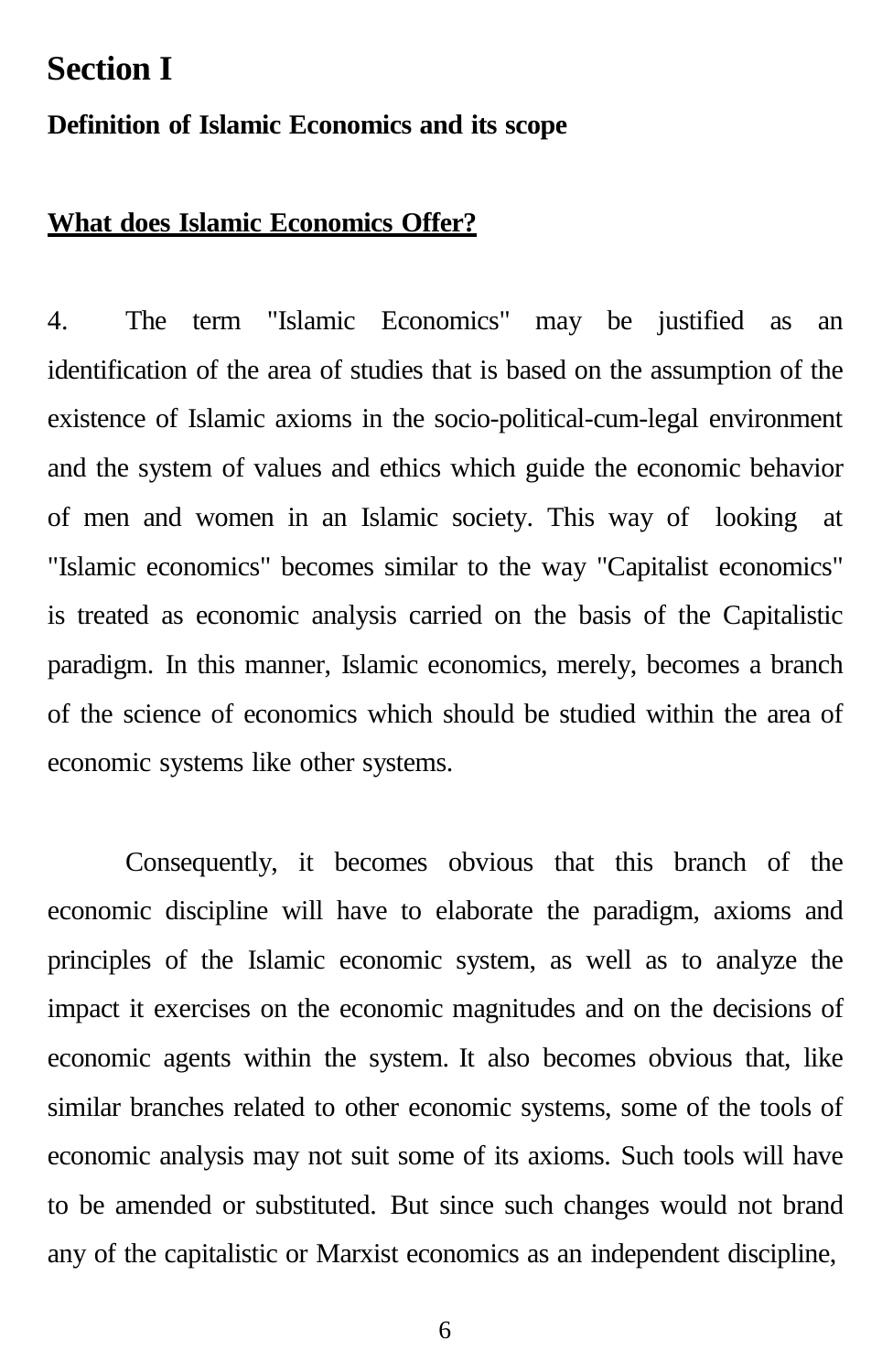Islamic economics cannot be branded as "another" branch of knowledge which stands in contrast with the economic science, which is called by some Islamic writers "conventional economics".

This conclusion may not be welcomed by Akram Khan<sup>8</sup> and Hasanuz Zaman<sup>9</sup>. Because, in their respective definitions, they seem to consider Islamic economics as a replacement of the discipline of "Conventional" economics itself. They describe Islamic economics in terms of the presumptions of the Islamic way of life, i.e., the principle of "*Falah"* with Khan, and "*Shari'ah"* with Zaman, as if the economic behavior of human beings can only be practiced under Islamic conjunctions and for the purpose of pleasing Allah (*Subhanahu Wata'ala*). In the course of justifying their proposed definitions, both Khan and Zaman suggested alternative definitions of the "economic science" in the form of Islamic economics instead of seeking a definition of a sub-branch of it, that applies in the framework of the Islamic economic system.

<sup>8</sup>Akram Khan, "Islamic Economics, Nature and Need", *Journal for Research in Islamic Economics*, Vol. 1, No.2, 1404, the Center for Research in Islamic Economics, King Abdulaziz University, Jeddah, pp. 55-61. His definition is "Islamic economics aims at the study of human falah achieved by organizing the resources of earth on the basis of cooperation and participation".

<sup>&</sup>lt;sup>9</sup>Hasanuz Zaman, "Definition of Islamic Economics", JRIE, Vol. 1, No.2, 1404, pp. 51-53. His definition is "Islamic economics is the knowledge and application of injunctions and rules of the Shari'ah that prevent injustice in the acquisition and disposal of material resources in order to provide satisfaction to human beings and enable them to perform their obligations to Allah and the Society".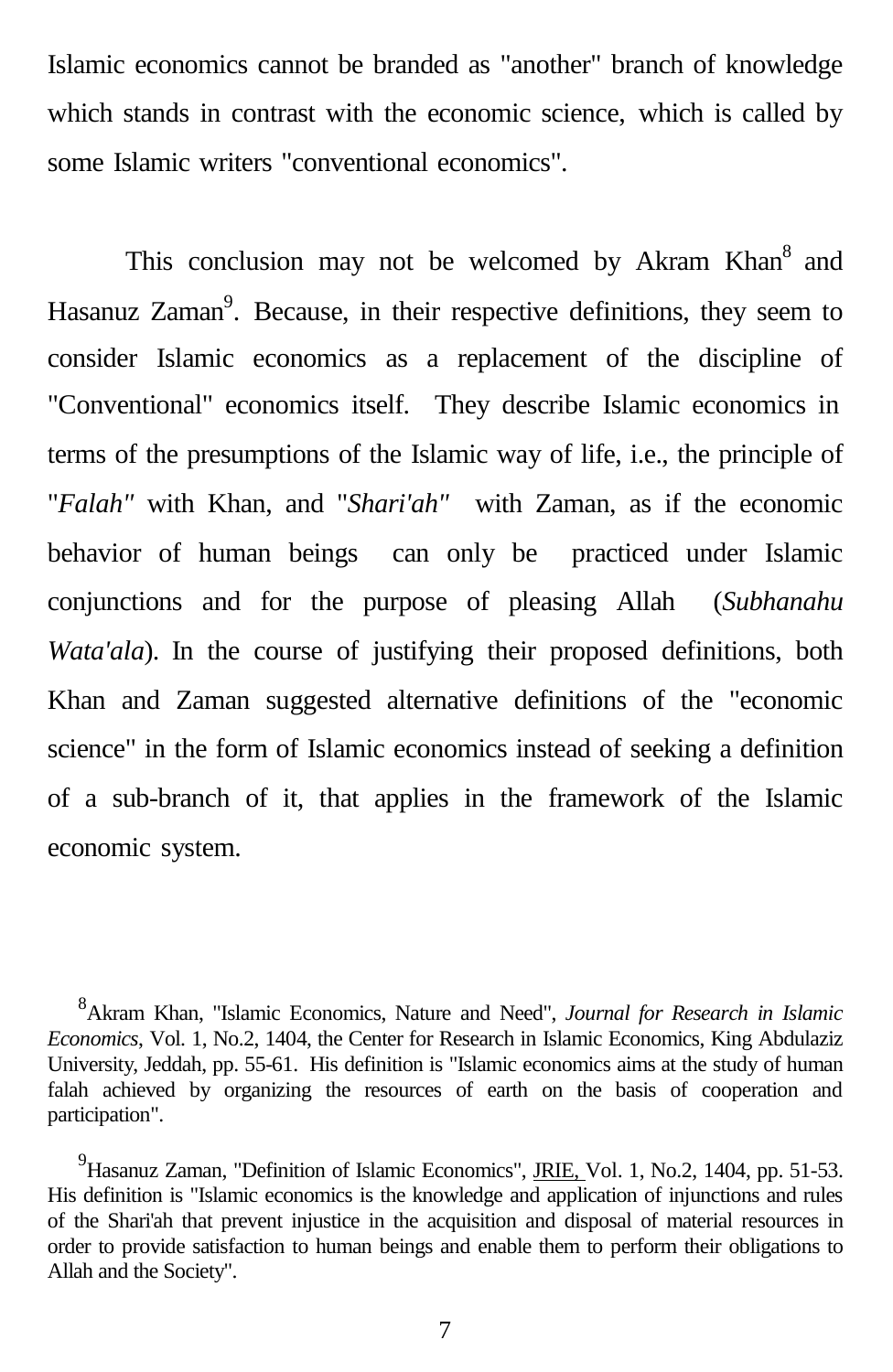On the other hand, Muhammad Arif tends to classify "Islamic economics" at par with "socialist economics" and "capitalist economics" on the ground that all three refer to economic systems,<sup>10</sup> each of them has its paradigm. He also admits that the study of these three systems is a branch of economics. Furthermore, it seems that Arif does not challenge the conventional definition of economics although he disagrees with the utilitarian presumption that shapes human behaviour in Robbins' mind<sup>11</sup>.

5. Seif el Din Tag el-Din finds in "Islamic economics" a system of economic policy guided by the Qur'an and Sunnah in facing the economic problem<sup>12</sup>. For him, the focus of Islamic economics is "the normative interventionist policies" made necessary by the greed of human beings. Hence, Islamic economics becomes, for Tag el Din, a tool to enlighten policy makers, and help them take the right decision. Consequently the analytical part of economics becomes a trivial requirement for policy suggestions as one has to know the "be" in order to suggest a rational "ought".

<sup>10</sup> Muhammad Arif, "Toward a Definition of Islamic Economics", *JRIE,* Vol. 2, No.2, 1405, pp.87-103. His definition is "Islamic economics is the study of Muslim behaviour who organizes the resources, which are a trust, to achieve falah".

*Ibid.*, pp. 91-92, see also the diagram on p. 102. Arif quotes Robbins' definition of economics as "the science which studies human behaviour as a relationship between ends and scarce means which have alternative uses".

 $12$  Seif el-Din Tag el-Din, " what is Islamic Economics" in Review of Islamic economics, Vol.3, No.2 1994.pp.97-100.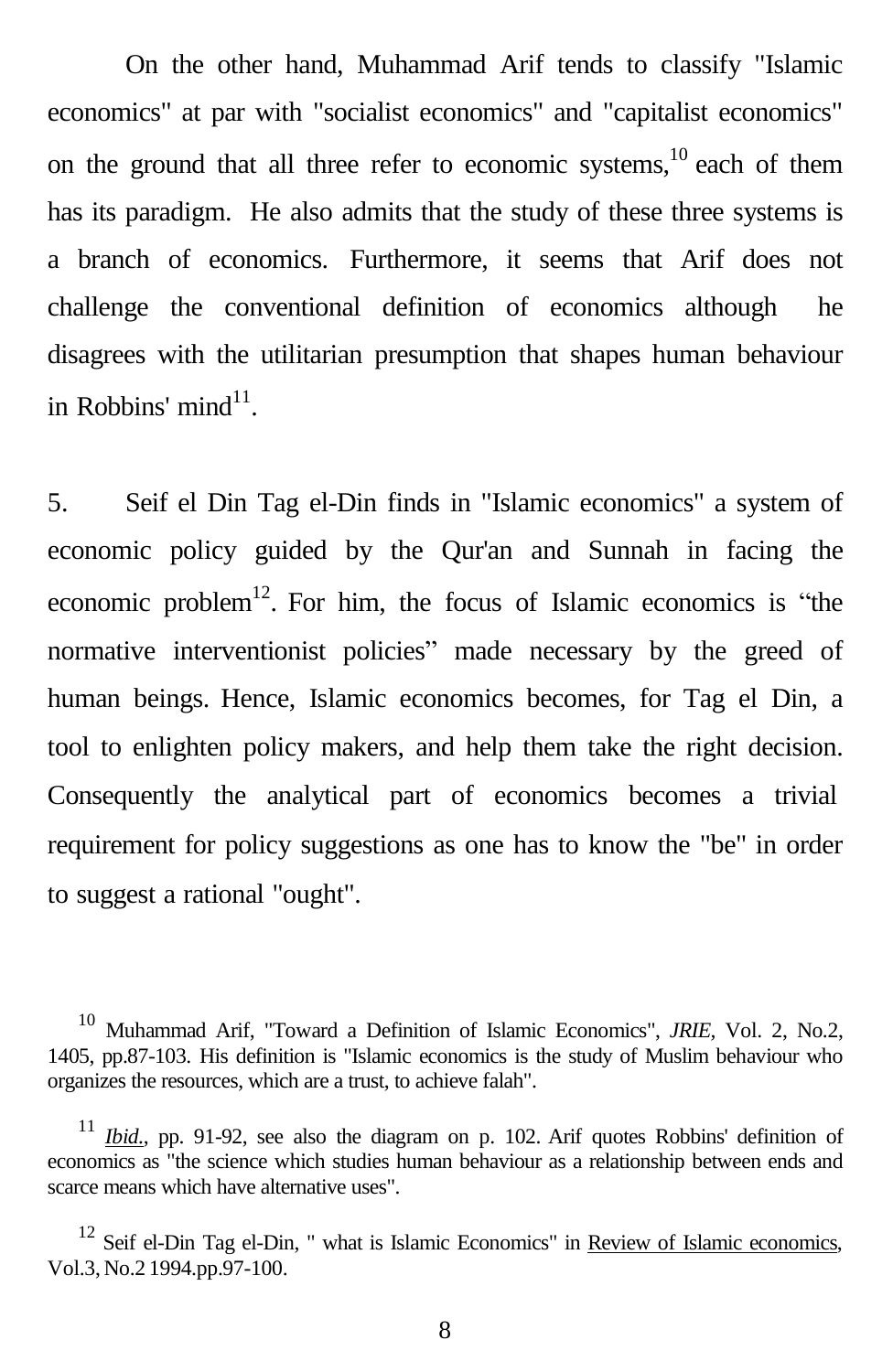6. The approach of Zaidan Abu al Makarim is familiar to the Shari'ah specialists, because they extensively label each branch of Islamic studies, as a Science ÚÜáÜã(such as science of inheritance law ÚÜáÜã ÇáÜÝÜÑÇÆÜÖand science of *Qur'anic* recitation ÚÜáÜã ÇáÜÊÌÜæíÜÏetc.) He suggests a ten-point test to determine a science 򆇆ã. These points include name, definition, subject and sources<sup>13</sup>. Applying these criteria, al Makarim concludes that Islamic economics is certainly a science of its  $own<sup>14</sup>$ , and he gives it the name "science of economic justice". His definition of Islamic economics may be consistent with the definition of "science" proposed later by Zarqa, viz, 'any organized and classified kind of knowledge".<sup>15</sup>

7. The above mentioned works seem to raise more questions than answers about Islamic economics, its definition, scope and validity as a "Science", and about the need for the word "Islamic" to precede the word "economics" too.

For the purpose of clarity, the definitions of "Islamic economics" are classified in two categories: the first category includes the definitions of Zaman and al Makarim. Their main focus is the principles and rules of Shari'ah that make up the framework or milieu for the behaviour of

<sup>13</sup> Zaidan Abu al Makarim, *Ilm al 'Adl al Iqtisadi,*, Dar al Turath, Cairo, 1974, p.35.

<sup>&</sup>lt;sup>14</sup> *Ibid.*, p.37. Al Makarim's definition is "the science which deals with wealth and its relation to man from the point of view of the realization of justice in all forms of economic activities".

<sup>&</sup>lt;sup>15</sup> Muhammad Anas Zarqa, "Tahqiq Islamiyyat 'Ilm al Iqtisad", mimeograph , p.38.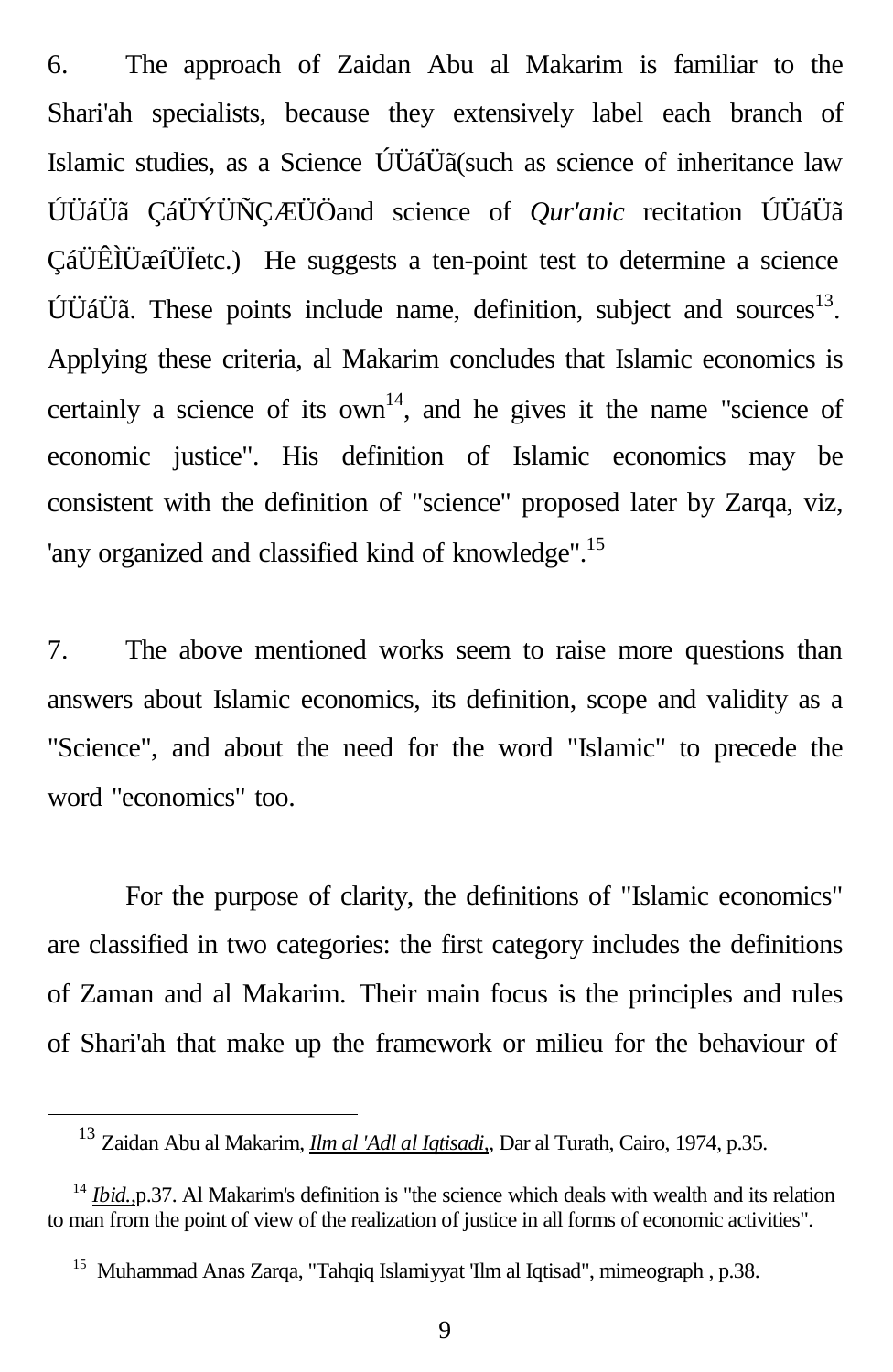the economic agents. These definitions refer to what Zarqa calls the "normative part" of Islamic economics<sup>16</sup> i.e., how things should be if people follow the Islamic conjunctions as derived from the principal sources of Islam. The definition suggested by Tag-el-Din may be added to this category as it refers to normative economics by concentrating on economic macro policy. These normative definitions apply only within a framework of the Islamic economic system which is a part of what Islam calls for to be established on earth by means of the conviction, faith and efforts of human beings<sup>17</sup>.

The second category of definitions includes those suggested by Khan and Arif. The focal point of these definitions is human behaviour within the framework provided by the Islamic economic system. Since these definitions implicitly cover the study of the Islamic economic system, the definitions of al Sadr and Zarqa may also be included in this category. Al Sadr assigns to Islamic economics, what he calls "a scientific function" and "a doctrinal function". Accordingly, the role of Islamic economics is, on one hand, to discover the shape which real-life variables may take in a society that applies the Islamic economic system, and on the other hand, to uncover the Islamic economic system itself $18$ . Zarqa also considers that Islamic economics consists of two parts: one

<sup>16</sup> *Ibid.*., p.40.

<sup>17</sup> *Ibid.*, and Muhammad Baqir al Sadr, *Iqtisaduna,* 2nd edition, Dar al Fikr, Beirut, 1968, pp. 290-291.

<sup>&</sup>lt;sup>18</sup> Al Sadr, ibid.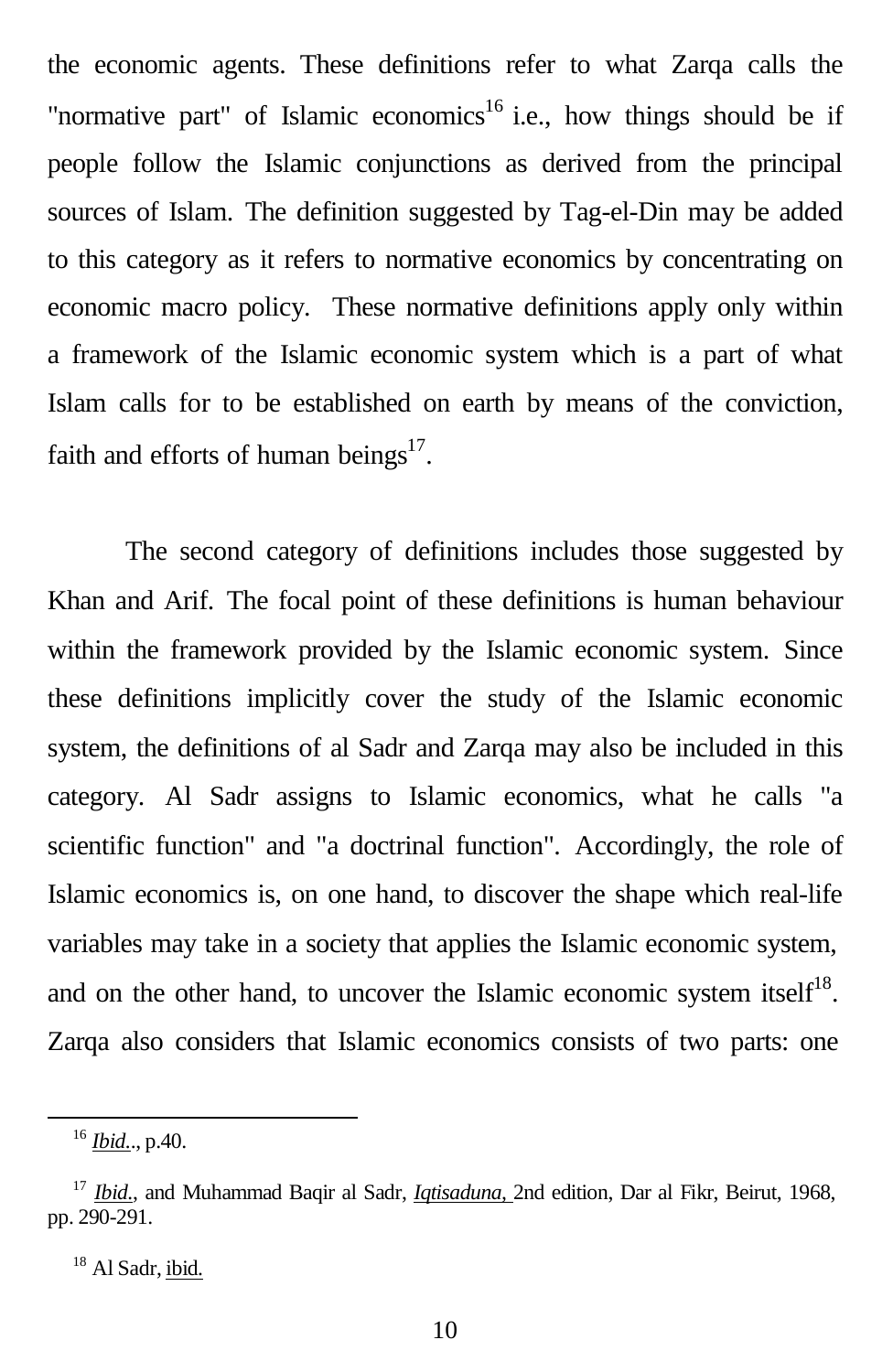that studies the economic system of Islam (positive part), and the other studies the behaviour of Muslims within the system.<sup>19</sup>

#### **An Islamic Definition of Economics**

8. Among Islamic economists, very few may dispute the fact that "economics" is a relatively new discipline conceived of, and delivered in the West with the rise of the market oriented "Laissez Faire" doctrine, in which the free market occupies a central place whereby individual actors, all of whom have material concerns, interact<sup>20</sup>. This happened especially after Adam Smith. Although many economic writings existed long time before The Wealth of Nations, in the Muslim land (since the end of the second century of Hijrah), and in the non-Muslim land (since Aristotle), the fact remains that these writings did not form a distinctive discipline reasonably defined and understood.

In a recent comment, Taysir Abd al Jabir questions the wisdom of putting the word "Islamic" as a prefix to "economics". As obvious from his argument, he might have feared that such a prefix requires "redoing" the two hundred years of development of economic theory.<sup>21</sup> This fear

<sup>&</sup>lt;sup>19</sup> M. A. Zarqa, op.cit., pp. 31-39. It should be mentioned, however, that Zarqa and Sadr differ on whether Islamic economics, in its two parts, is a science or not.

<sup>&</sup>lt;sup>20</sup> Irving Kristol, "Rationalism in Economics", in the Crises in Economic Theory, Daniel Bell and Iriving Kristol, ed., Basic Books, Inc., New York, 1981, pp.201-218, see especially pp.204-206.

<sup>21</sup> Taysir Abd al Jabir, "Comments on the paper of Khurshid Ahmad on Problems of Research in Islamic Economics" presented at the Amman Seminar on Problems of Research in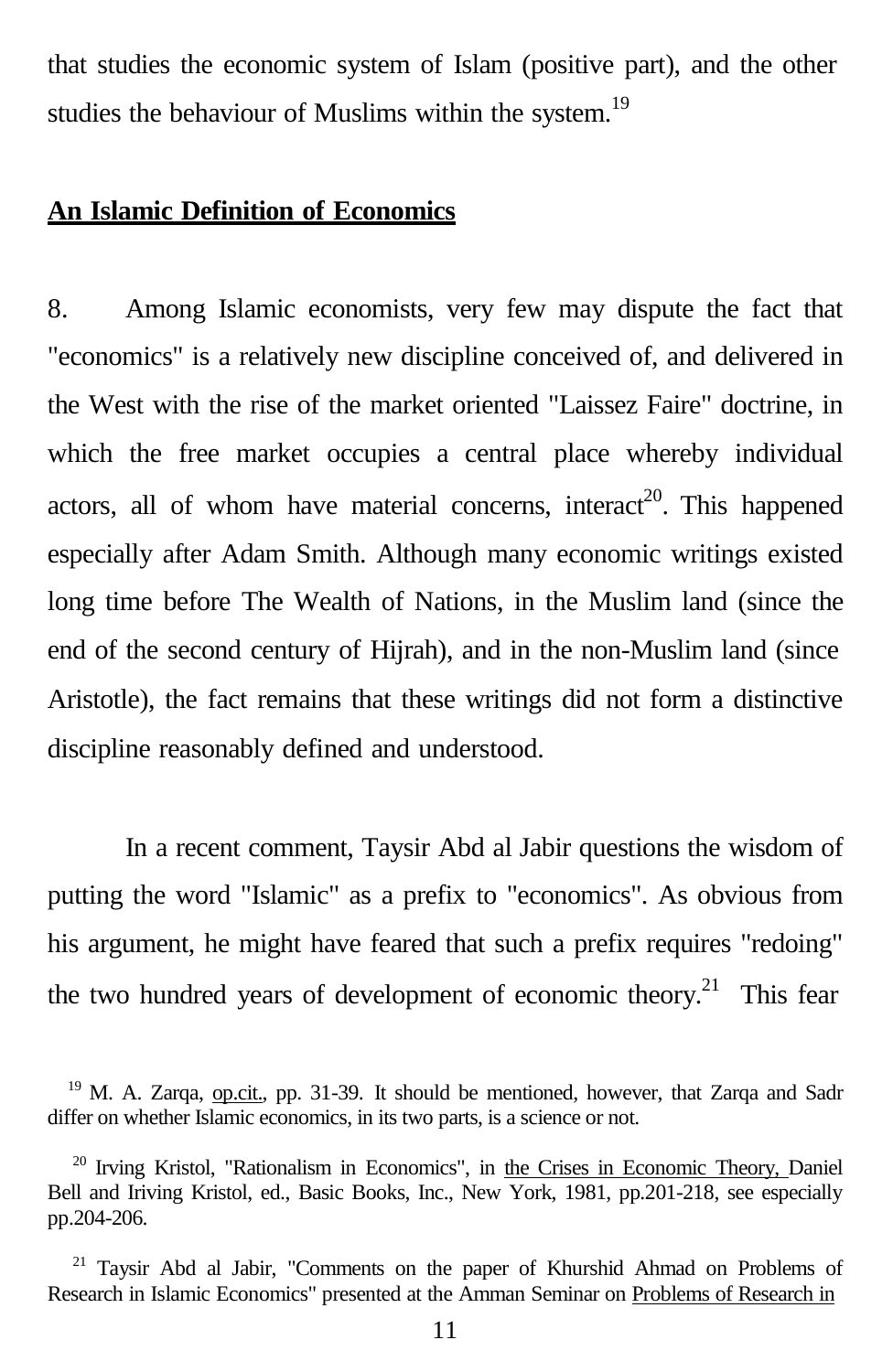may be partially justified taking into account the sensitivity with which many Muslims (even scientists) approach ideas developed in the West.

9. In the process of searching for a definition of economics compatible with the Islamic principles, it may be a useful exercise to look into our heritage and search for a similar experience in our scientific history. What we need is a discipline in the area of behavioral sciences that is born in the Muslim land and on the hands of Muslim social scientists, who did not have the sensitivity many of us have today. The closest candidate is obviously Ibn Khaldun's "Ilm al 'Imran ÚÜáÜã ÇáÜÚÜãÜÑ Ç ä.

Ibn Khaldun invented a new and unprecedented behavioral science, which he called the science of mankind's civilization and human socialization ÚÜáÜã ÇáÜÚÜãÜÑ Ç ä ÇáÜÈÜÔÜÜÑ í æÇáÇ IÜÊãÜÇÚ Ç áÅäÜÓÜÜÇ äÜí.<sup>22</sup> He defined this science as the study of mankind's civilization and human socialization from the point of view of

Islamic Economics, April 23-28, 1986. See the Seminar Proceedings, op. cit. in Arabic, pp. 127-128.

<sup>22</sup> Ibn Khaldun, "*al Muqaddimah",* Dar al Qalam, Beirut, 1978, p.38. this translation of the name of Ibn Khaldun's new science may not reveal the exact meaning of his Arabic wordings. The world "Imran ÚÜãÜÑ Ç ä" is derived from the Qur'anic verses: "It is he who has formed you from Earth and commanded you to build it åÜæ Å äÜÔÜÄ ßÜã ãÜÜä Ç áÅ Ñ Ö acCÓÜÜÊÜÜÜÄÜÑßÜã ÝÜíÜåÜČ'' and "They were superior to them in strength, they and "They were superior to them in strength, they tilled the land and populated it in greater number than these have done  $BUC$  äUæ C  $\tilde{A}$   $BUEU\tilde{N}$ ãÜäÜåÜã ÞÜæ É æ Ã ËÜÇ Ñ æ Ç Ç áÃ Ñ Ö æ ÚÜãÜÑ æ åÜÇ Ã ßÜËÜÑ ãÜãÜÇ ÚÜãÜÑæ åÜÇ ''. "Imran" means progress, prosperity, filling the earth with activities, constructing it, populating it, etc. It should be noted, that in translating the Qur'anic verses, I deviate from Yusuf Ali's translation whenever I feel he does not give the exact meaning.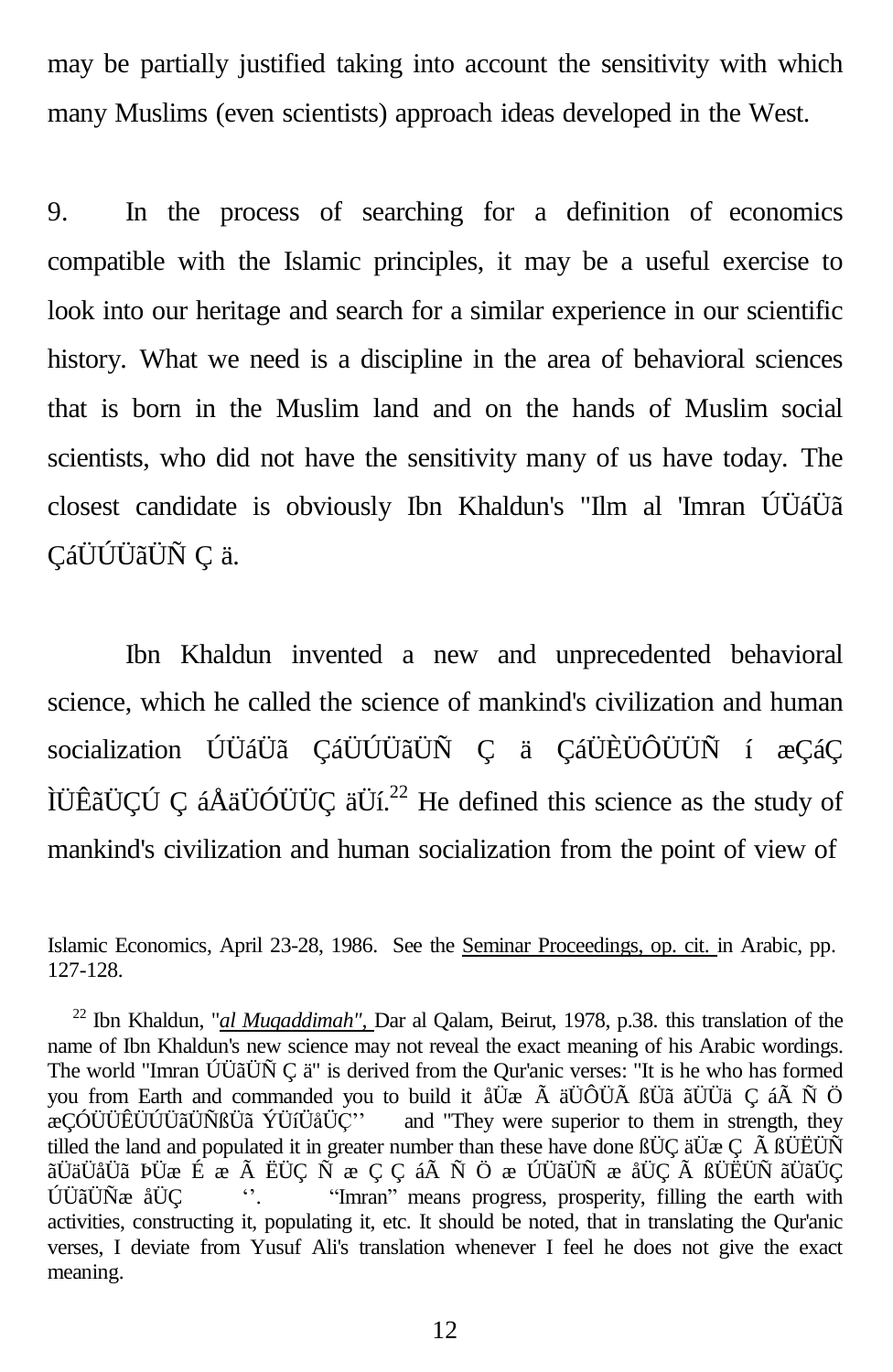"showing what happens to them by way of changes and situations on their own nature".<sup>23</sup> In explaining the objectives of his new science and its being indispensable for understanding history, Ibn Khaldun repeatedly emphasized that his new science aims at discovering the nature of human socialization as it applied to all human beings. In this regard, he repeated the words "nature" of human socialization to be understood "on its own" eight times in three  $\text{pages}^{24}$ . In other words, Ibn Khaldun did not feel any need to restrict this science to Islamic societies or to Muslims only, as this makes his new science less general, and reduces its analytical ability to explain the behaviour of all mankind and human beings.

The aim of Ibn Khaldun's new science is to derive universal laws which can be used to examine history and to verify its true stories and events from the false ones.<sup>25</sup> Obviously, by this universality of outlook, Ibn Khaldun never meant to be "un-Islamic", rather he perhaps was more Islamic than many contemporary writers who repeat the word "Islamic" in every sentence, and his new science of human civilization "*Ilm al 'Imran"* was an Islamic discipline, not a conventional one.

10. Thus, we have a precedent of a behavioral science that deals with a universal phenomenon which Muslims did not need to restrict to a

<sup>23</sup> Ibid.

 $^{24}$  Ibid., pp. 35-38.

 $25$  Ibid., pp.35-38.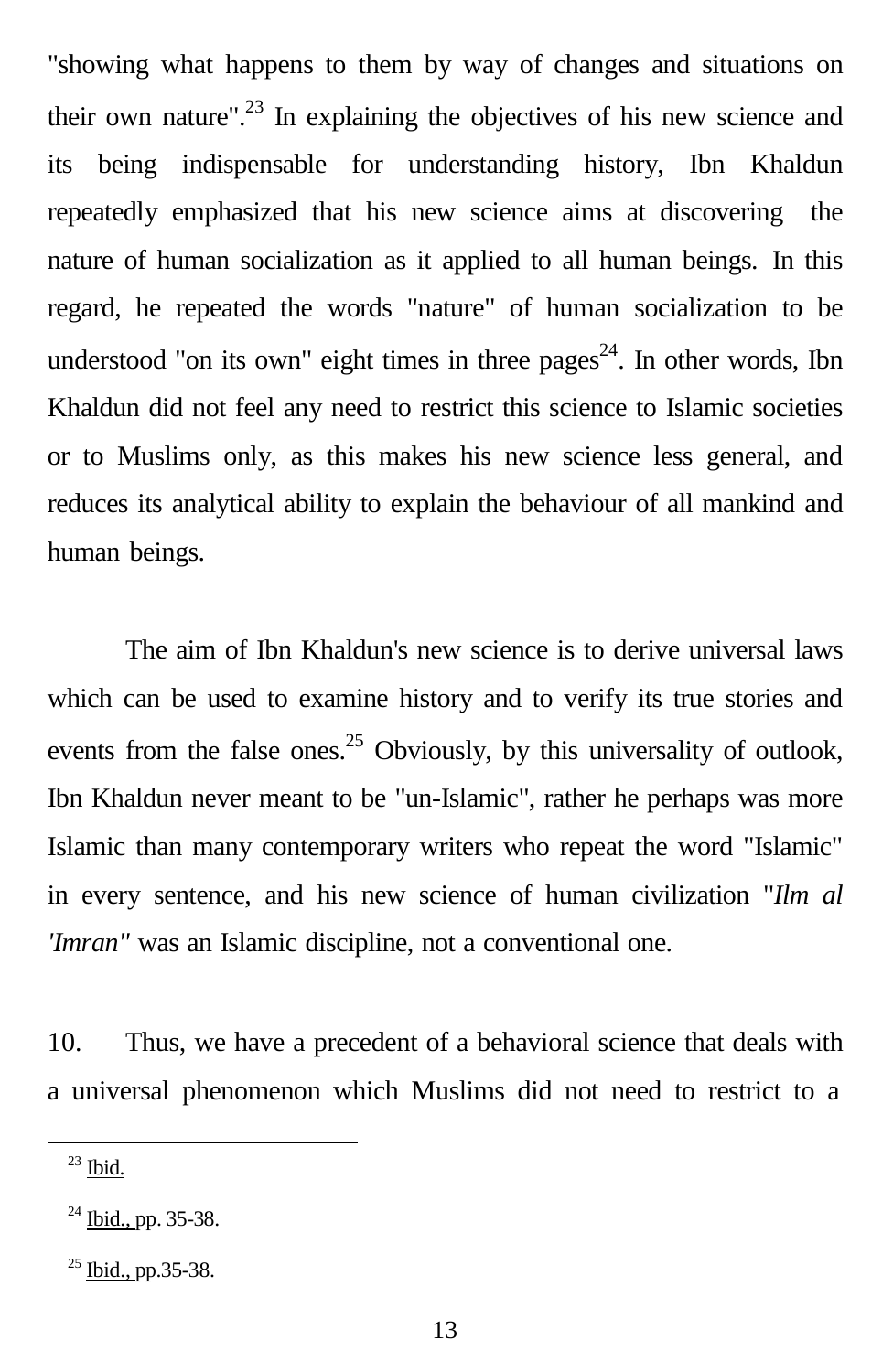Muslim society or to the Islamic system. Why can't we, Islamic economists, think of an economics in a universal sense too? In fact, Ibn Khaldun's '*Ilm al 'Imran* covers, in a sense, economics as a sub-area. In citing cases of human socialization included in the realm of his invented science, he says "..... and what earnings, living, sciences, crafts [and industries], etc. People have, by their works and efforts"<sup>26</sup>. As a part of the study of human civilization and association, economics must be defined as "the study of human behavior' individually and in groups, with regard to the use of resources for the purpose of satisfying human material objectives".

If we were to use Ibn Khaldun" terms, we would have added the phrase "on its own nature" after the word "behavior", but I think "human behavior is sufficient as it is a general term that applies to any and all human beings regardless of any social, political, religious, or what not affiliation. **Thus economics, from the Islamic (Khaldunian) view point studies the behavior of men and women, individually and in their association and socialization, in order to understand the patterns and modes of this behavior, its motives and incentives, as well as its goals and objectives, and responses and reactions, with and without being restricted to a specific situation, norms, set of moral values, or legal, political, religious, etc. framework.**

 $26$  Ibid., p.35.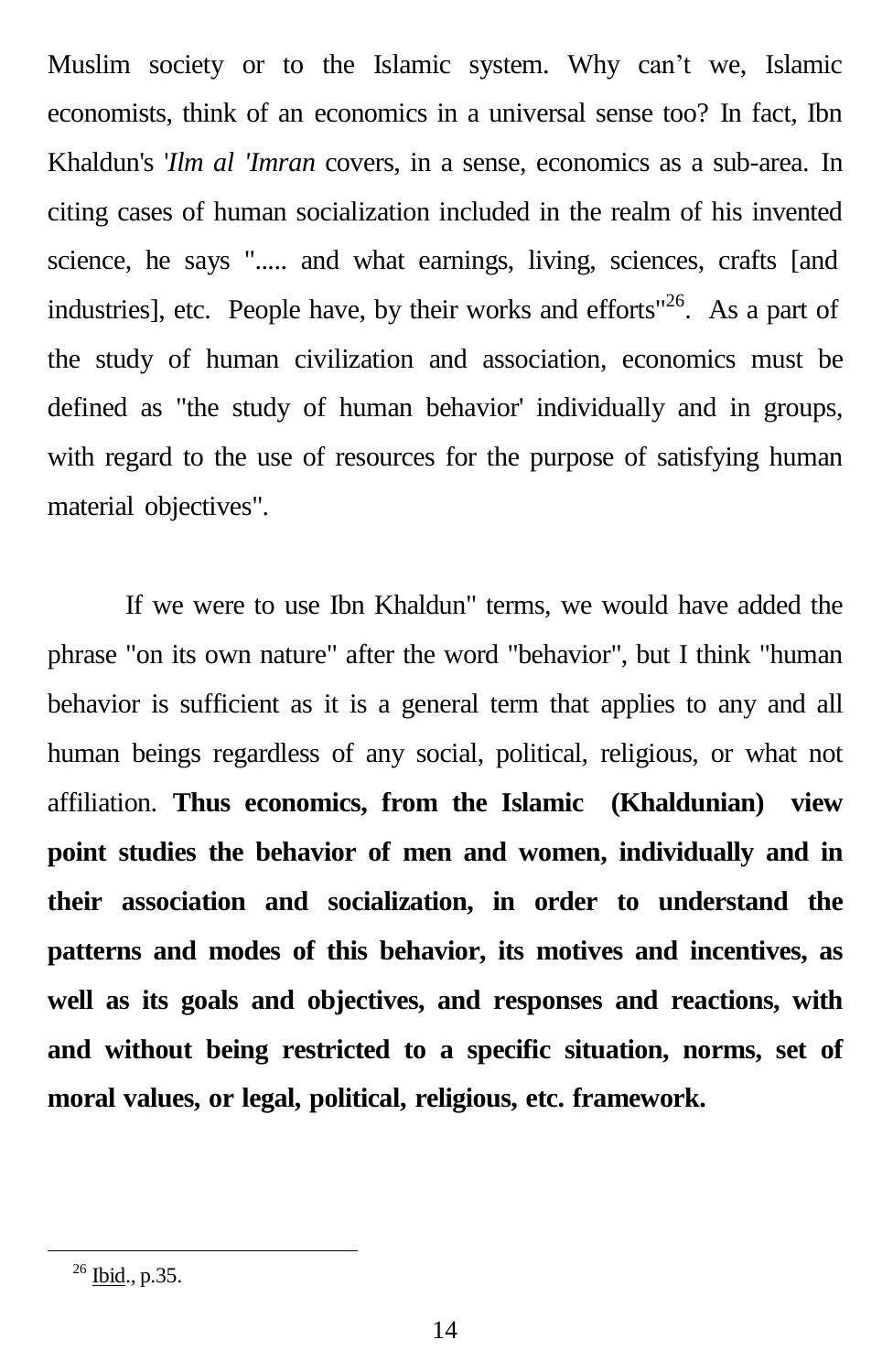Consequently, laws of behaviour and collective and aggregate relationships discovered by this study shall be applicable to all men and women with situational variations resulting from the spiritual, psychological, organizational etc. milieu or environment that establish the circumstances of the behavior.

This discipline cannot be described un-Islamic because the word "Islamic" does not appear in its name and definition, nor it is in need for a deliberate effort for its Islamization. It is part of what God ordered us to learn in this world in order to realize His Great Wisdom and because such a study enables us to discover the universal laws,  $27$  which make us understand this area of man's life and reorient it, when necessary, to the servitude of God, (*Subhanahu Wata'ala*).

Zarqa came very close to this when he accepted descriptive postulates of "conventional" economics as part of "Islamic" economics. He also suggested that Islam itself lays down certain descriptive (positive) postulates that carry no value judgement. Such descriptive statements are applicable to human beings, as such, by their own nature<sup>28</sup>. They are capable of explaining human behavior in a universal way regardless of religion, culture, level of development, race, etc.<sup>29</sup> But

 $27$  Laws here are not meant like the laws of physics, they could be statistical observations or more generally descriptive statements. See Mark Blaug, The Methodology of Economics, Cambridge University Press, New York/London, 1980, pp.161-163.

 $28$  M. Anas Zarqa, Op.cit., pp.18-19.

 $29$  Descriptive statements derived from revelation do sometimes better in explaining human behavior than their counterparts which are introduced by western economists. Take, for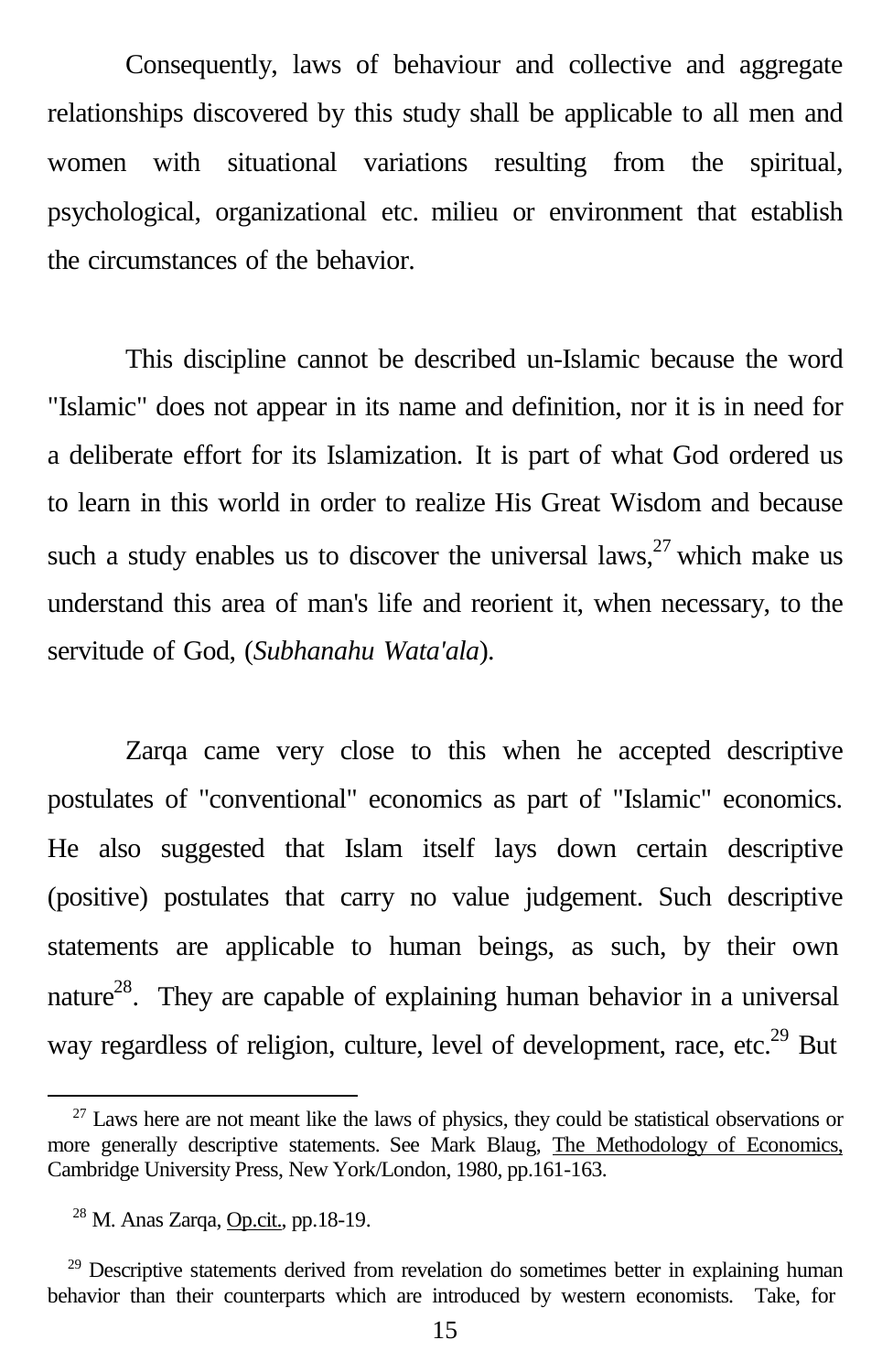Zarqa could not detach himself completely from the current trend among Islamic economists<sup>30</sup>, when he insisted that an Islamized economic discipline is not able to explain behavioral patterns incompatible with the Islamic ethics such as unjust transactions (e.g. effects of interest rate) or the production of non-good commodities, (e.g. alcoholics).<sup>31</sup>

Besides emphasizing that the subject matter of economics is human behavior, the definition stresses the micro and macro aspects of behavior. Alongwith Ibn Khaldun's approach in his 'Imran, human behavior has an individual aspect and an aspects resulting from the socialization which is a macro or aggregate aspect that reflects groups' or communities' behavior.

Additionally, the suggested definition did not fall into the trap of scarcity. Obviously only scarce resources are allocated by human effort, but the utilization, and especially consumption, of non-scarce resources should not be completely excluded from the arena of economics because such consumption affects the welfare of human beings and influences

example, Kahf's extended time horizon proposition in the consumer utility maximization (see Monzer Kahf, the Islamic economy, MSA of US and Canada, Indiana, USA. 1978, p.19), or the multi-dimensional producer's function in producer's maximization proposed by M.N.Siddiqi in The Economic Enterprise in Islam, Islamic Publications Ltd., Lahore, Pakistan, 1972, pp.11- 34. Zarqa, op.cit., pp.14-15, mentions several other postulates such as the relation between wealth and aggression, love of wealth, i.e., more of wealth is preferred to less, etc.

<sup>30</sup> Zarqa, Op.cit., p.39.

<sup>&</sup>lt;sup>31</sup> Goods as a noun is derived from good as an adjective, it is loaded with value judgement, thus it is equal to Khayrat ÎíÑÇÊ when the latter is used to mean morally approved commodities, See Kahf, op.cit., pp.22-23.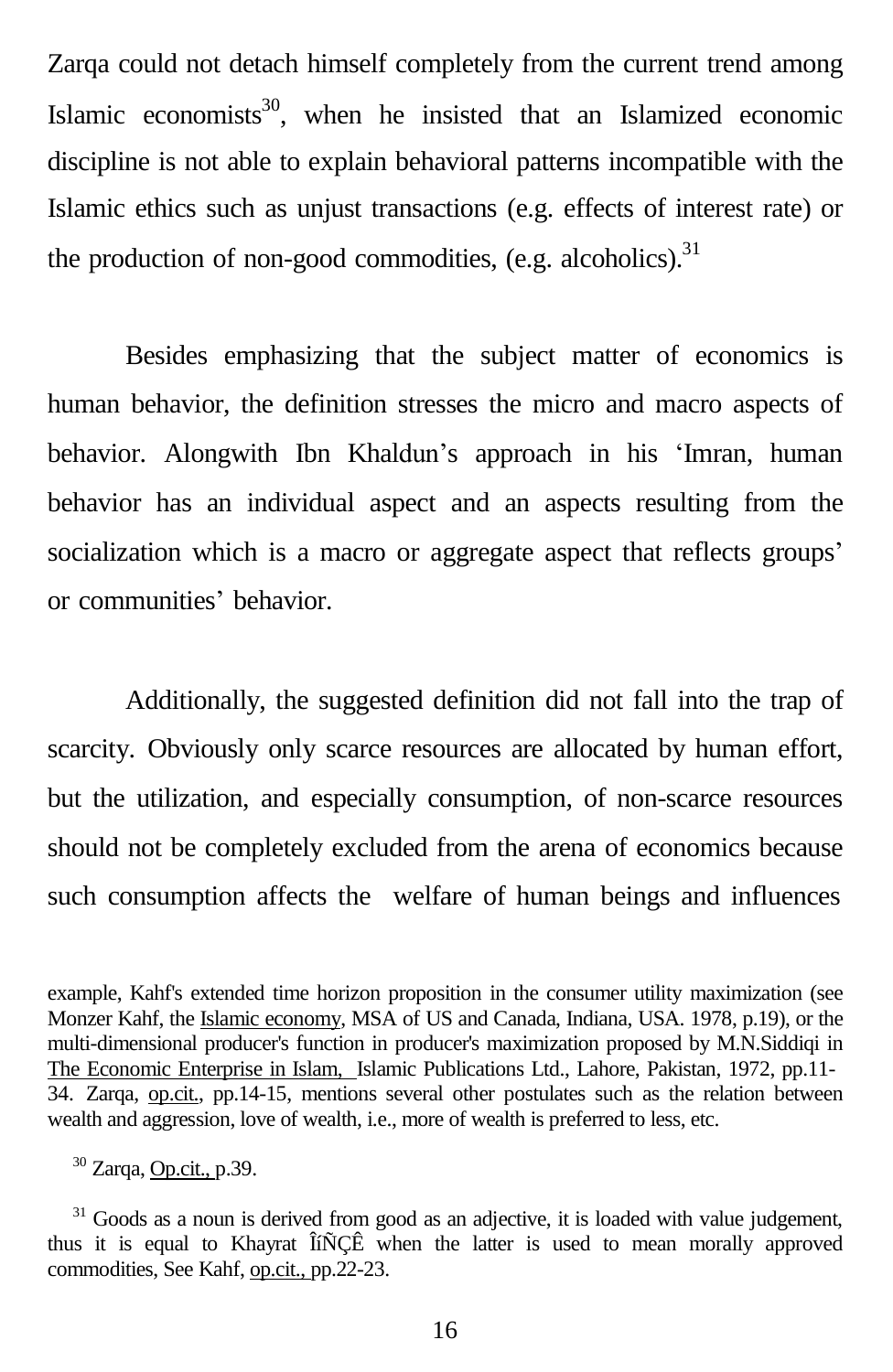their moral and spiritual (gratitude to God) attitudes, as the Prophet is quoted "won't I be a thankful servant (of God)". Besides scarcity is relative to human effort and knowledge.<sup>32</sup>

The suggested definition also refers to the human material objectives instead of desires, wants or needs that are common in the Western definitions of economics, and in place of the "falah" and "perform obligation to Allah" that are found in certain Islamic definition. "Human objectives" is a neutral term that applies equally to God-fearing human beings, agnostics and disbelievers. Further the adjective "material" is included in order to exclude human efforts related to spiritual upliftment and other non-material human objectives.

11. Finally, the scope of "economics" as redefined from Islamic point of view is the human behavior, in all its facets, under all sorts of moral and religious values, and within all kinds of social, political and legal frameworks. The economic theorization should be able to explain the behavior of believers and disbelievers in their pursuit of material objectives; it should have the capability of understanding the motives for a riba-based financing, a mark-up based murabahah sale, and a profit and loss sharing participatory financing.

 $32$  God gave knowledge to Adam (The Quran, 2:31) that the latter can count on in making best use of all resources around him.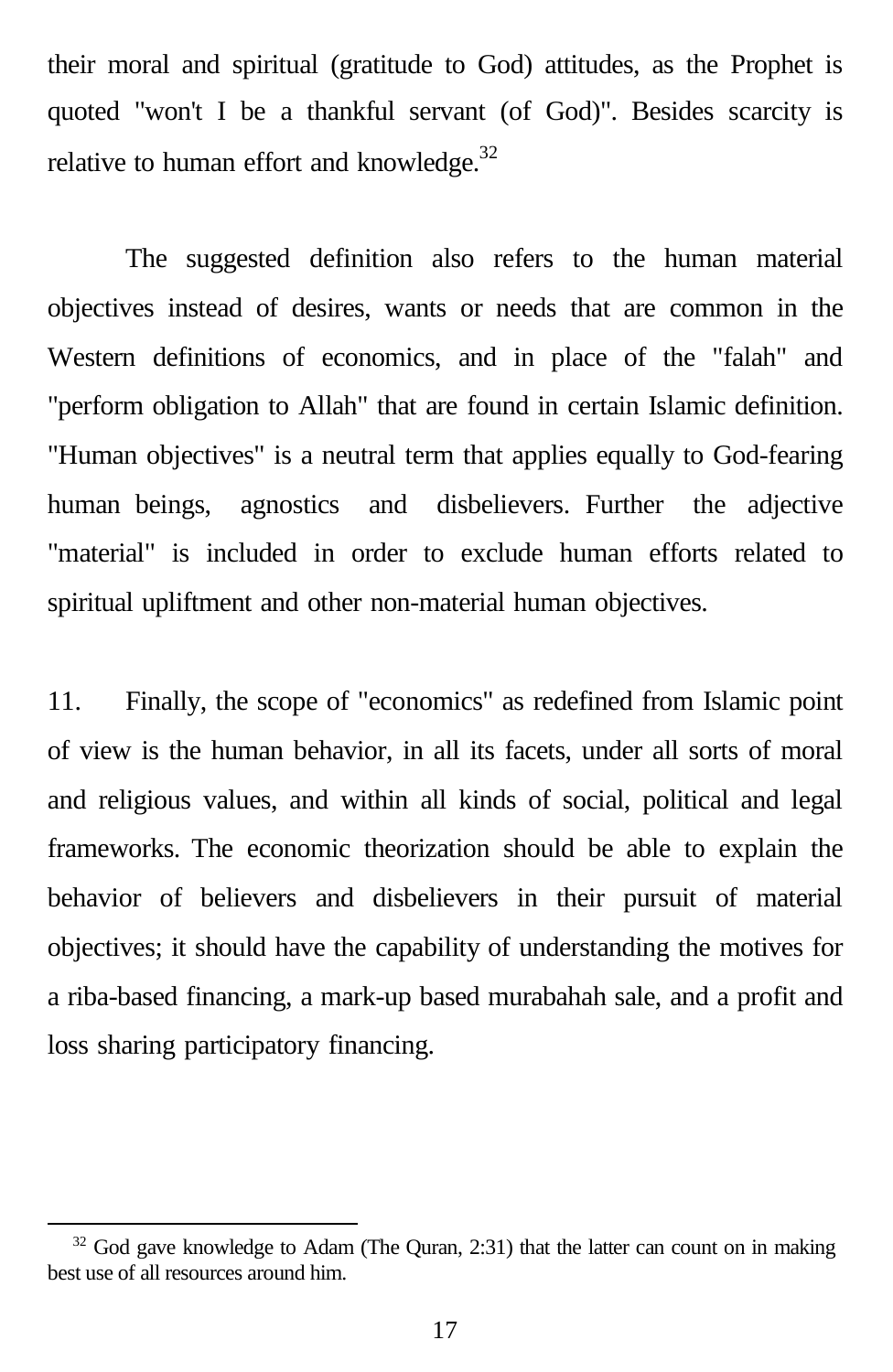12. An important conclusion from the above is that Islamic economists need to rethink about what economics is all about and whether we really have to create an alternative to "economics" in the form of Islamic economics" or simply to have an Islamic perspective of the same discipline. More specifically the previous discussion indicates the following :

i) There is a need for a discipline<sup>33</sup> which studies issues usually described as the subject matter of economics on a universal basis. $34$  This need is similar to that which was

<sup>33</sup> The degree of the influence of values on this discipline is similar to that of all social sciences. At the time that one tends to reject the extremist view that all descriptive theorems of this discipline are mere value judgements, one can hardly defend the claim that it is immune to value loaded premises. See Mark Blaug, op.cit., pp. 134-135. Section two will show that the Divine Revelation reduces the role of value-loaded premises in understanding human behavior.

<sup>34</sup> Sultan Abu 'Ali, in his "al Mushkilat al Iqtisadiyyah al 'Alamiyyah al Mu'asirah wa Halluha al Islami" (World Contemporary Economic Problems and their Islamic solution), a discussion paper by the International Center for Research in Islamic Economics, 1981 (p.19), argued that the central problem of the economic discipline should be shifted from the allocation of resources to the restriction of human wants. Unfortunately the latter is a subject for biologist who may develop means to reduce the sustenance needs of human beings! Or moralists who may convince men and women to prefer less over more material goods and services. Anyhow, at any level of biological and moral progress, there remains a problem of allocation of "scarce resources" to be studied by economists, since by "scarce", it is always meant relative to their uses. Moreover, even in perfect Islamic society where the moral axiom of "no extravagance" is internally observed by individuals and externally enforced by law, human wants and desires remain greater than resources to the extent that wants can be treated as unlimited for all analytical purposes, especially if we add Zarqa's argument that one of the positive postulates derived from the revelation is that human beings prefer more over less. See Zarqa op.cit., p.15. This is not to say that the patterns of consumption in the affluent society, with all its over consumption and waste that Abu Ali criticized, does not pose a serious challenge to resource allocation through market mechanism and creates undesired distortions in distribution. This phenomenon calls for dissatisfaction with the market mechanism as a sole allocator of resources and a sole distributor of income rather than a redefining economics. On the other hand, when economists (Muslim or otherwise) define the economic problem as one of allocation, thus restricting their discipline to this well defined arena, they always mean that the solution to this problem may be sought through this discipline under the ceteris paribus assumption. Everybody, Muslims as well as others, know that dealing with human beings cannot be except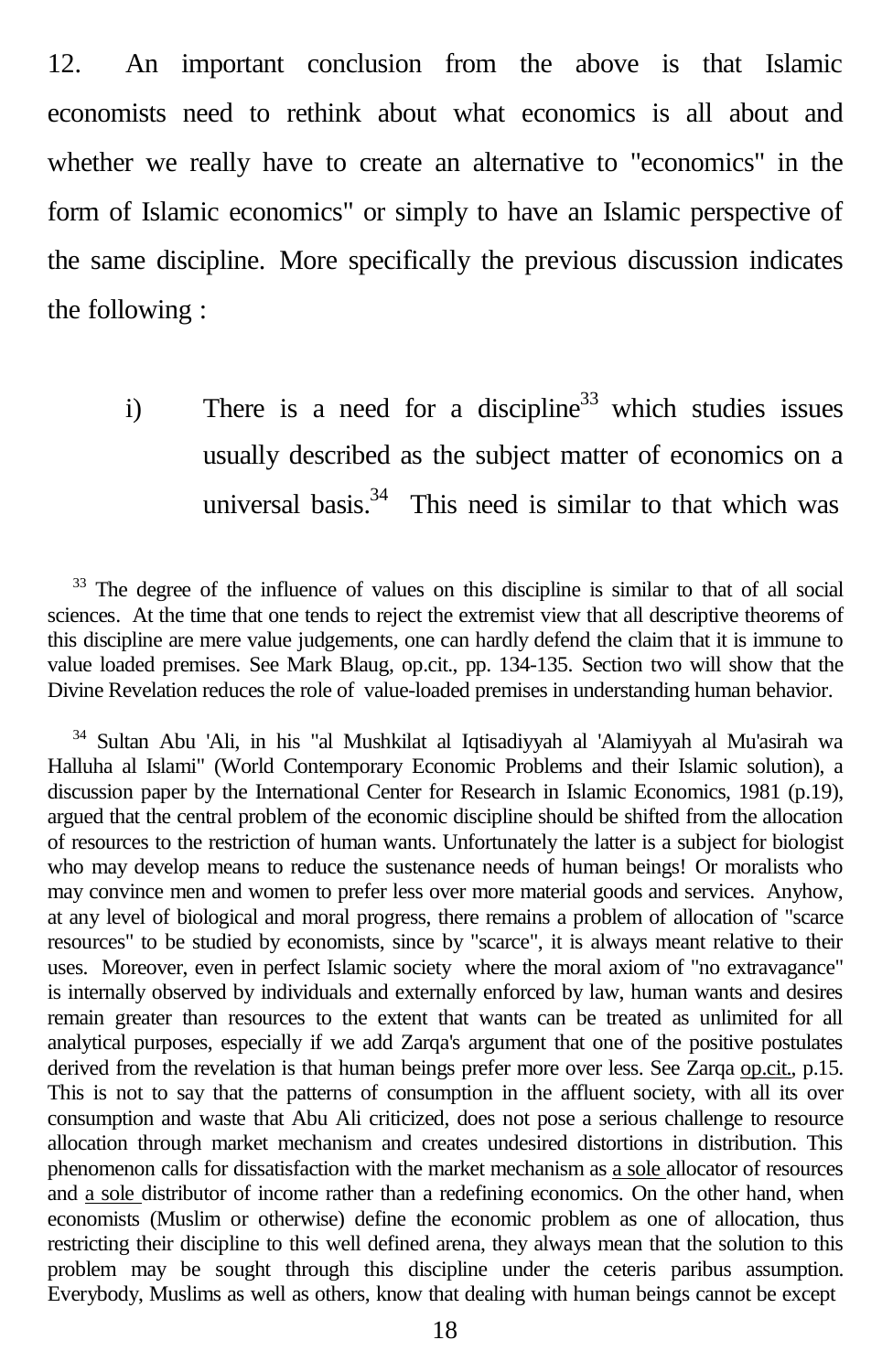felt by Ibn Khaldun when he invented 'Ilm al Imran. In other words, even if there were no economics at our time, Islamic economists should feel the urge to create it.

ii) There is no need to add the adjective "Islamic" to such a discipline, this addition is not required by our religion, and Muslim scholars did not do it when they were leading culturally and otherwise. It is also misleading because it may denote that the economic "laws" of "Islamic economics" are not universal and generic to all human beings and human socialization.<sup>35</sup> Furthermore, the prefix

a multi-disciplinary matter. Therefore, more than often, and in all societies, non-economic means are always undertaken to solve economic problems. Once moral, technological, legal, and other frameworks are changed, a new allocation problem is given to economists.

<sup>35</sup> Many universal laws of human behaviour can be derived from the Qur'an and Sunnah. Zarqa (ibid., pp. 15-16) gave several examples, some of them are the following:

- Positive relation between richness and abuse of power from the Qur'an, 42:27 and a saying "... would you be waiting but .... a poverty that makes one forget or a richness that makes one abuse one's means")
- Men and women prefer more (of material things and wealth, etc.) over less (from the Qur'an, 3:14-15 and a saying to the effect that no matter how much a child of Adam gets he/she still likes more).
- Positive relation between economic hardship and the prevalence of the practice of Riba (from the Qur'an, 2:267 and a saying to the effect that those among whom Riba prevails are given economic hardship.
- Positive relation between hardship and lack of faith as well as between faith in God and bounties (the Qur'an 20:124 and 7:96).
- Men and women behave with extended time horizon (from a saying which tells that the Prophet drew a line representing the hope of a person, and the line extends out of human's life span).
- One's own holdings are dearer to a person than the holdings one's heir (from an authentic saying).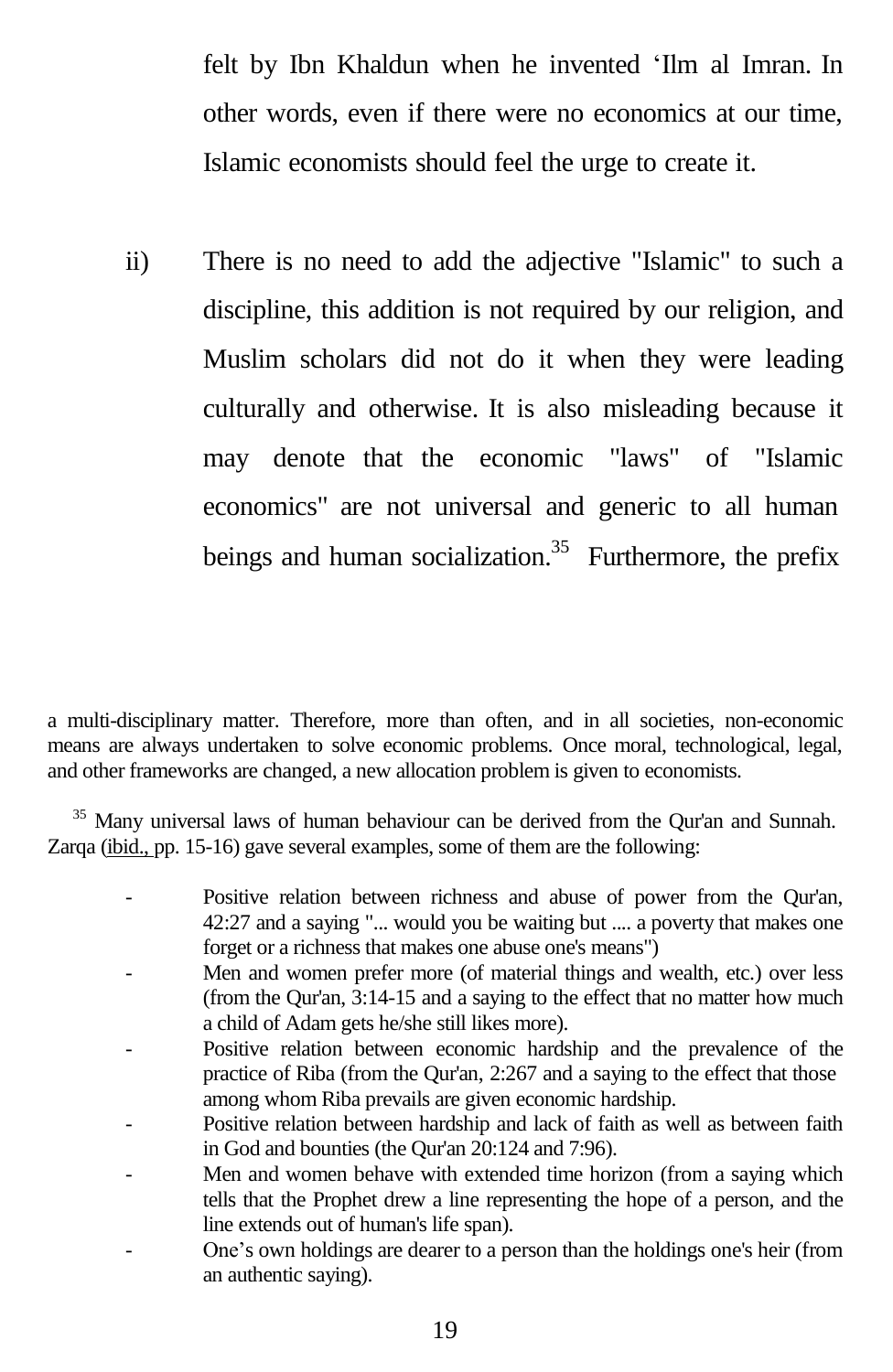"Islamic" can be restrictive<sup>36</sup> especially when it reduces the scope of the discipline to "within" the framework of the Islamic value-loaded postulates.<sup>37</sup>

iii) The unfortunate historical incident, that Muslim fell in the shadow or periphery of human civilization for the last few centuries, allowed the discipline of economics, unlike 'Ilm al 'Imran, to be developed under the Judo-Roman culture. This stamps the science with a restrictive cultural imprint that deprives it from becoming fully universal. Zarqa, rightly, points out the need to clean our discipline from the value-loaded postulates incorporated in it by economists of the Judo-Roman heritage as well as from the effects of such postulates on the descriptive premises of the discipline. 38

<sup>36</sup> It seems that many Muslim economists think of Islamic economics as the study of the application of economics to Muslim societies only, whether ideal in their perfect form or actual in their realistic setting in Muslim countries today. See for example M. A. Mannan, "Why is Islamic Economics Important?" Mimeograph of the International Center for Research in Islamic Economics, 1982, especially his second, fifth and sixth reasons. Also, see Hasanuz Zaman, Op. cit.

<sup>37</sup> As done by Zarqa when he restricted the scope of the discipline to three areas: valueloaded Islamic postulates, positive postulates derived from revelation, and positive postulates derived by economists from their observations and analysis. See Zarqa, op.cit., p.19. Moreover, this limitation contradicts Zarqa's well pronounced universality of the revelationbased positive postulates (pp.14-18). Alternatively, he could consider value-loaded postulates as special cases of the universal economic laws.

<sup>38</sup> Zarqa, Ibid., pp.19-22.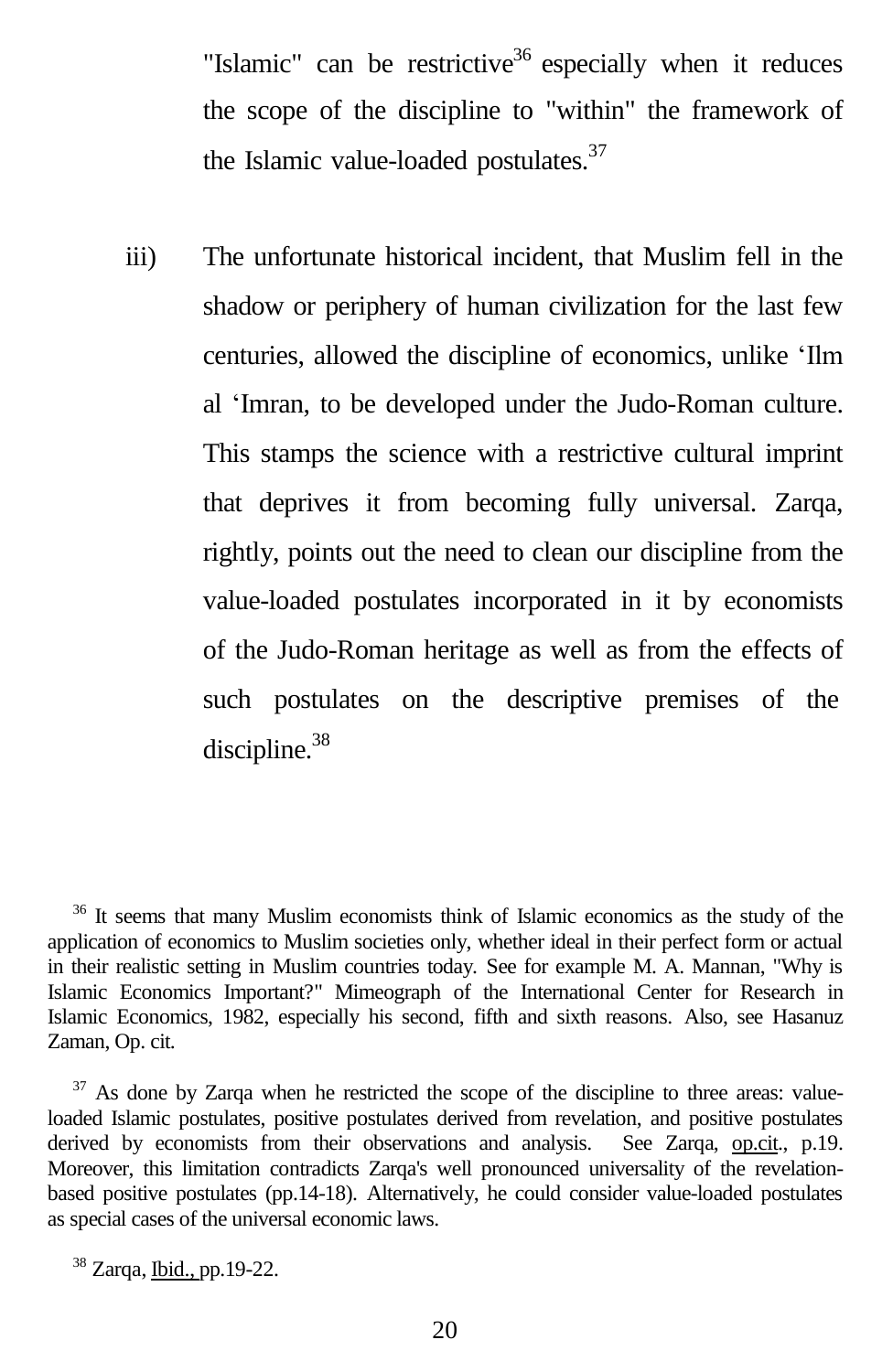iv) The Islamic economic system ought to occupy its place in the discipline of economics on the same footing as other economic systems. And like others, studying the Islamic economic system should include the "ought" as well as the effects of the "ought" on variables and relationships within the Islamic economy. These effects should be analyzed in the light of an economic theory of a universal and human nature, that has been freed from any preconceived perceptions.

> In this regard, Tag-el-Din proposed definition of Islamic economics, as a study of macro policies in the Islamic society, may partially fit, because of its focus on what should be done and how and towards what ends should certain behavioral situation be changed by a global decision from the authority.

v) Finally, and back to the beginning of this section, the term "Islamic economics" may loosely be justified as a subbranch of economics, that deals with the Islamic economic system and its impact on the economic variables and decisions. As far as economic theory is concerned, it is the tool that allows us to understand the economic response of men and women to the framework of the Islamic economic system and to suggest suitable policies

21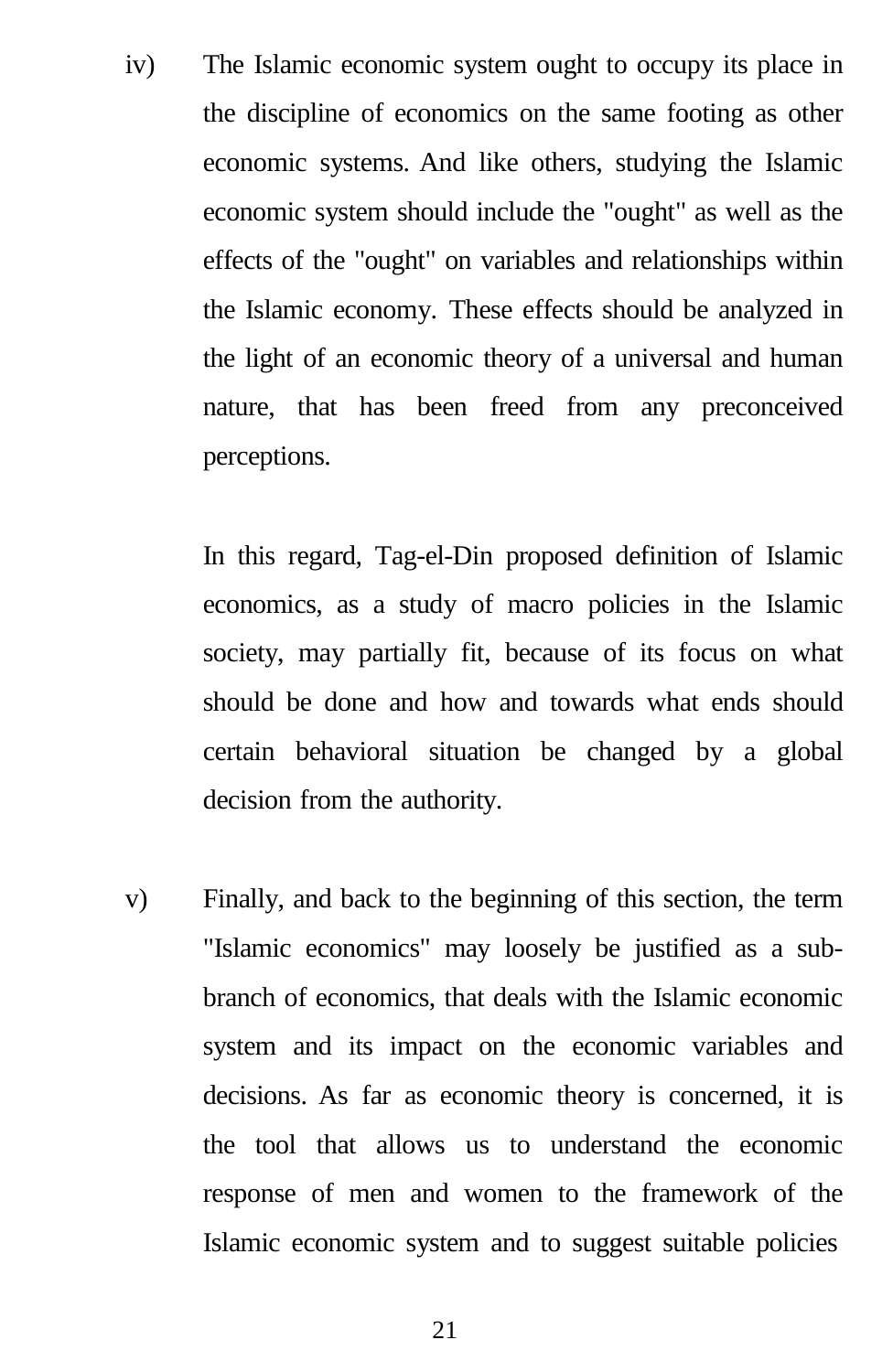for transforming the "is" into the "ought", or for how to map the "ought" into the domain of Muslims' life<sup>39</sup>.

<sup>&</sup>lt;sup>39</sup> M.N. Siddiqi, in "An Islamic Approach to Economics" in knowledge for What?, the Institute of Education, International Islamic University, Islamabad, 1982, pp.179-183, includes such policy recommendations as an explicit part of the definition of Islamic economics.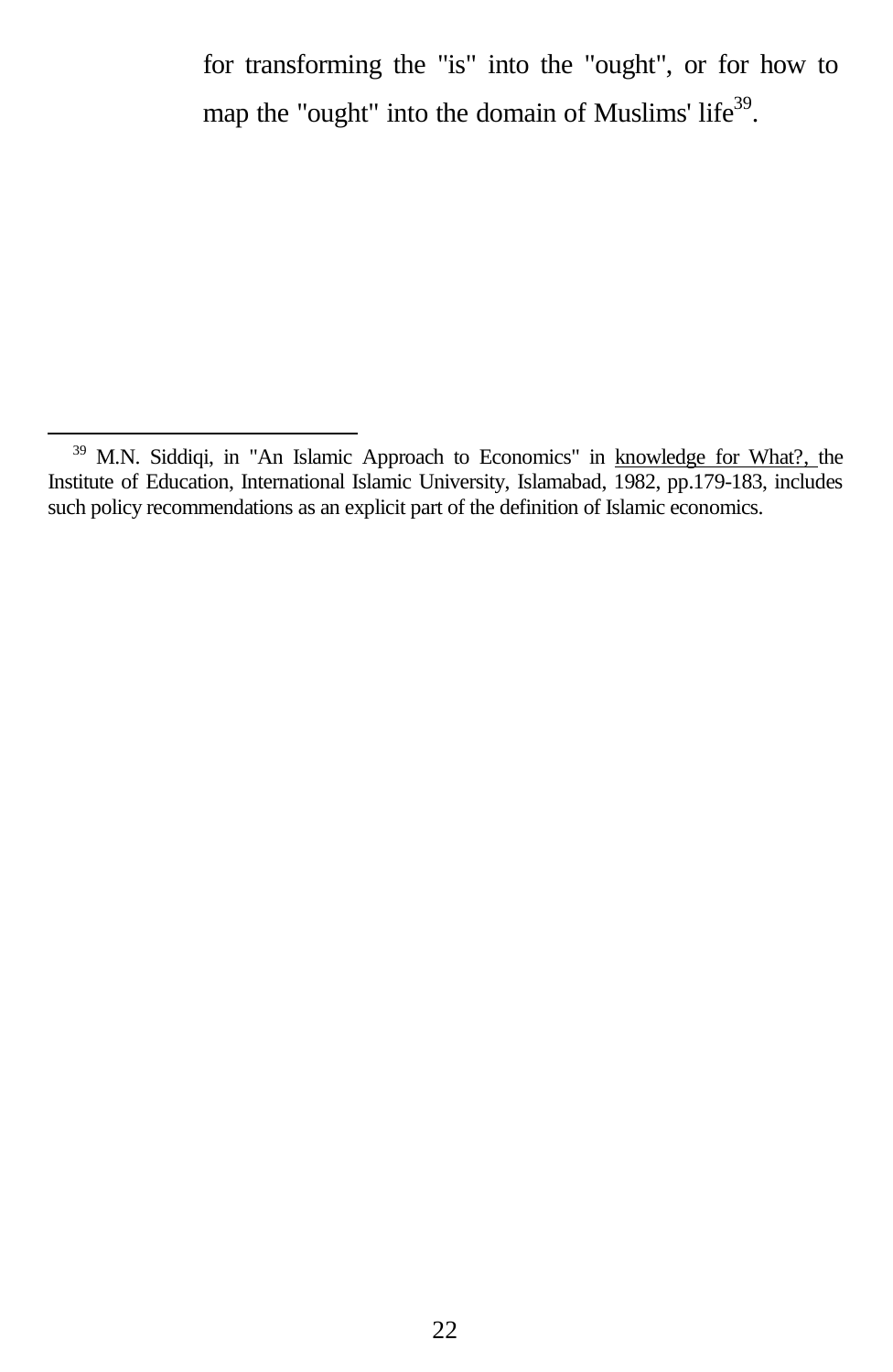### **Section II**

#### **Methodology and Tools**

13. Section I was concluded with two important points. First, if Islamic economics can be loosely used as a part of economics, it is no more than the application of economic theory to the case of the Islamic economic system. It is not a science on its own, nor does it negate the scientific nature of economics. Secondly, conventional (or western) economic theory, because of historical reasons that overloaded it with Judo-Roman presumptions and preconceptions, falls short of explaining human nature, specifically, it lacks the wisdom derived from Revelation and it carries, within its folds, propositions influenced by local value systems and ideologies. This makes it unable to account for some subsets of the global society such as the Muslim World where there exists a composite mix of values and behavioral patterns that is not in complete conformity with that which exists in the birth place of western economics.

These two conclusions determine the dual task of Islamic economists: (a) the elaboration of Islamic economic system; and (b) the revision of conventional economic theory. Ironically, there is a little difference between Islamic economists and other (conventional) economists in the profession as far as the prior, conscious or unconscious, adherence to a value system is concerned. It has become a recognized proposition that social sciences, including economics, on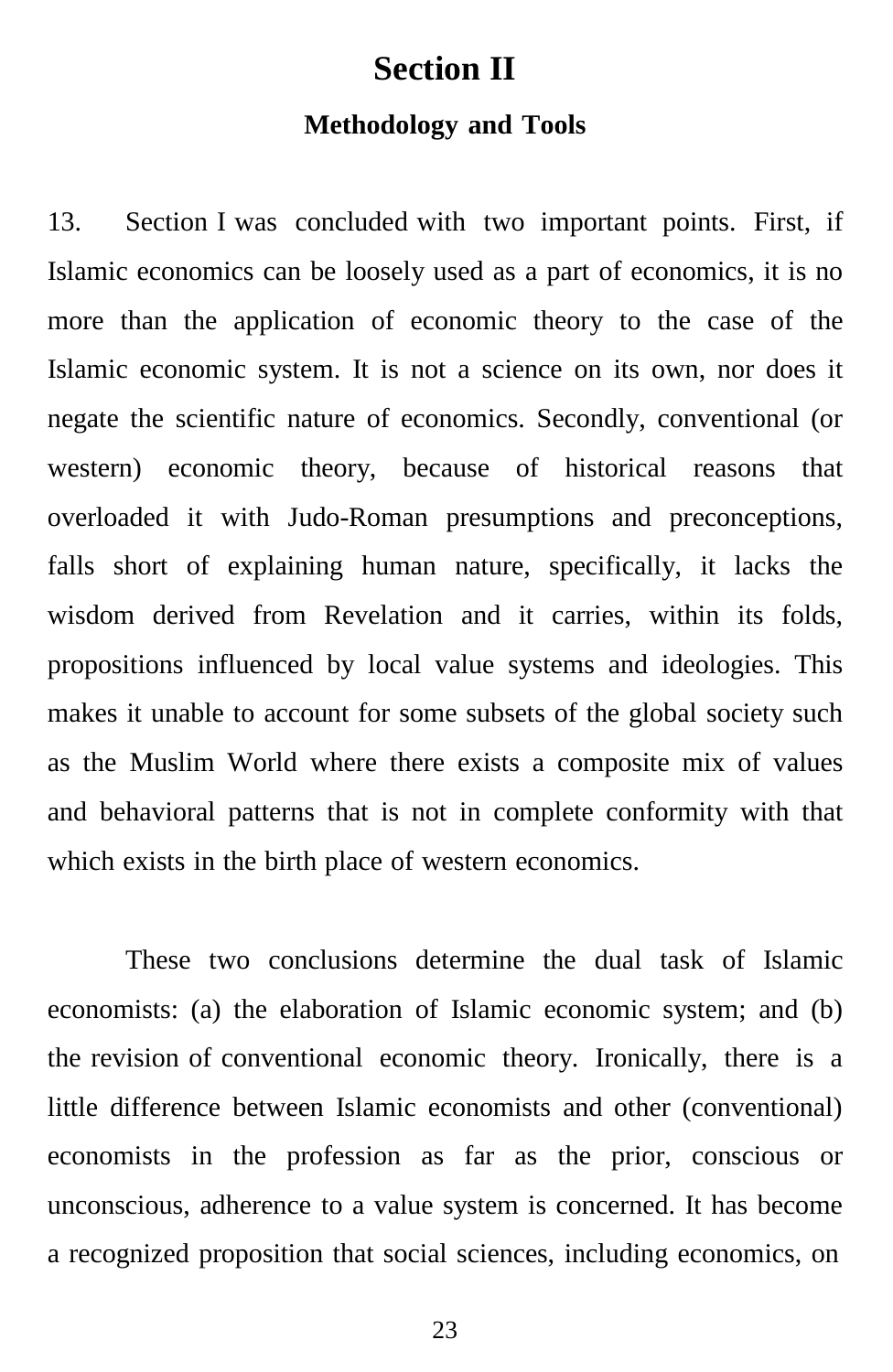one hand, and ideologies and personal and social values on the other hand, are inseparable,  $40$  although few economists tend, sometimes, to hide it. Clear enough, Islamic economists, because of their ideological consciousness, are usually more explicit about ideological affiliation than their counterparts. The emphasis on "ideological" allegiance, one finds among many Islamic economists, is perhaps only a manifestation of their keenness to be explicit, although some of them seem to carry such emphasis too far to the extent of disclaiming the tools of analysis used in "conventional" economics.<sup>41</sup>

In our attempt to study the Islamic methodology of economics, and how much does it differ from that of western economists, we feel that any generalization would only provide a little help if not complete confusion. Therefore, it is necessary to analyze how to approach each of the above mentioned two tasks of Islamic economists.

## **A. The Methodology of Elaborating the Islamic Economic System**

<sup>40</sup> See for example Warrent J. Samuels, "Ideology in Economics" in Sidney Weintraub, ed., Modern Economic Thought, Basil Blackwell Publishers, Oxford, 1977, especially, pp. 473- 475.

<sup>&</sup>lt;sup>41</sup> See, for example, Akram Khan, Challenges of Islamic Economics, All Pakistan Islamic Education Congress, Lahore, Pakistan, 1985, pp. 20-22.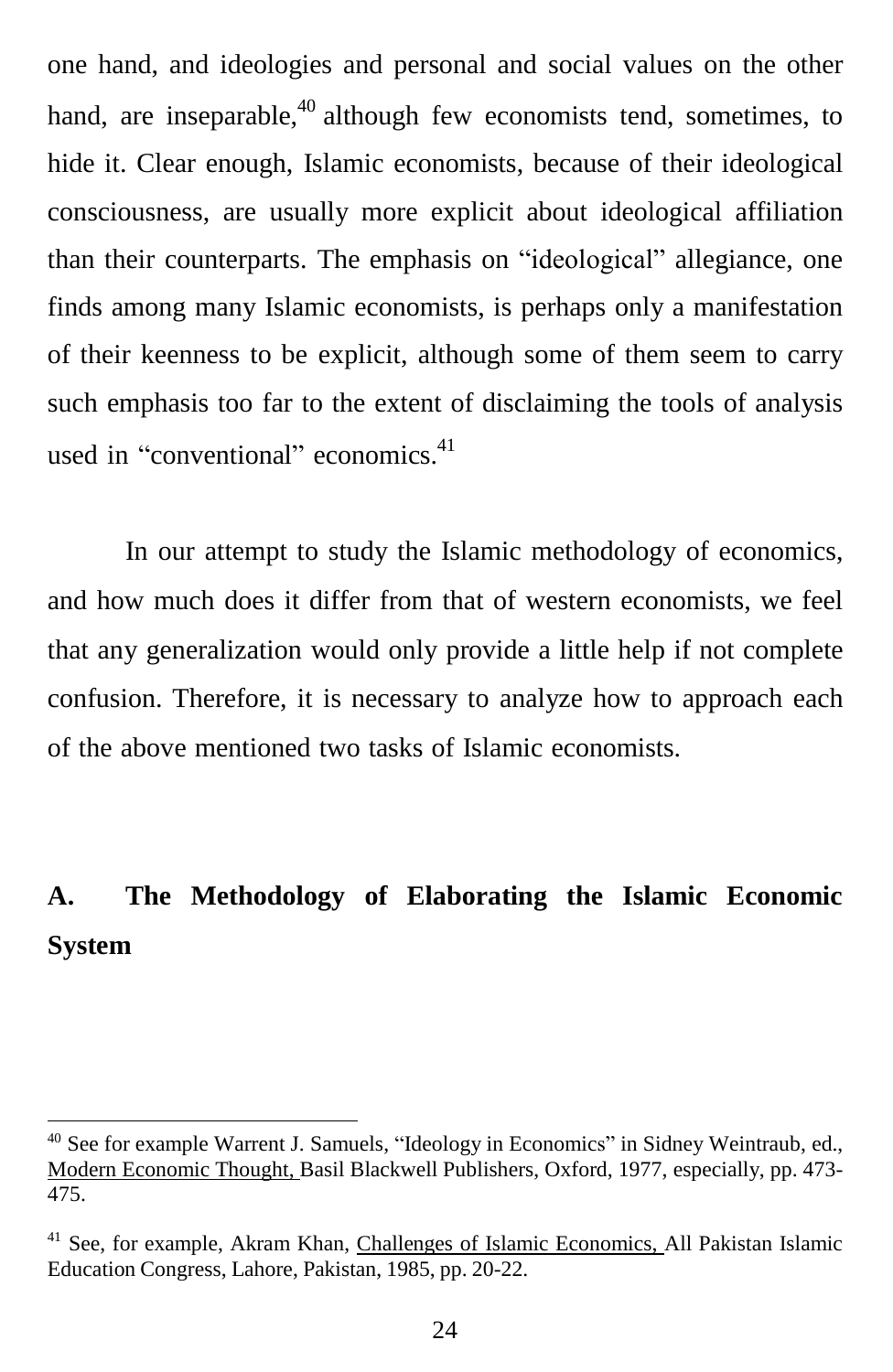14. An economic system includes three components: a basic philosophy or an ideology; a set of axioms, assumptions and general principles, which are derived from its ideology; and a set of operational rules that, when applied to given human and material resources, result in formulating and shaping the relationships of production, distribution, and consumption as well as the degree of economic achievement of a society. Therefore, an economic system must not loose touch with real life, the same way a legal system is required to preserve its applicability if it is to remain in existence.

Hence, the task of elaborating the Islamic economic system consists of two parts: (1) the theoretical discovery of all the components of the system and its internal coherence; and (2) the investigation of the economic validity and applicability of the system including the way variables and behaviours are affected within its framework.

15. The Islamic way of life in all its aspects is derived from the basic sources of Islam, *Qur'an* and *Sunnah*. These sources give only the broadlines of the Islamic economic system and leave many of its ingredients to be done by Muslim thinkers. Even with regards to issues mentioned in the *Qur'an* and the *Sunnah*, there is a great room for exerting efforts in order to discover the economic contents of the principles laid down by Allah and His Messenger (Pbuh).

#### **A-1 Discovering the Islamic Economic System**

25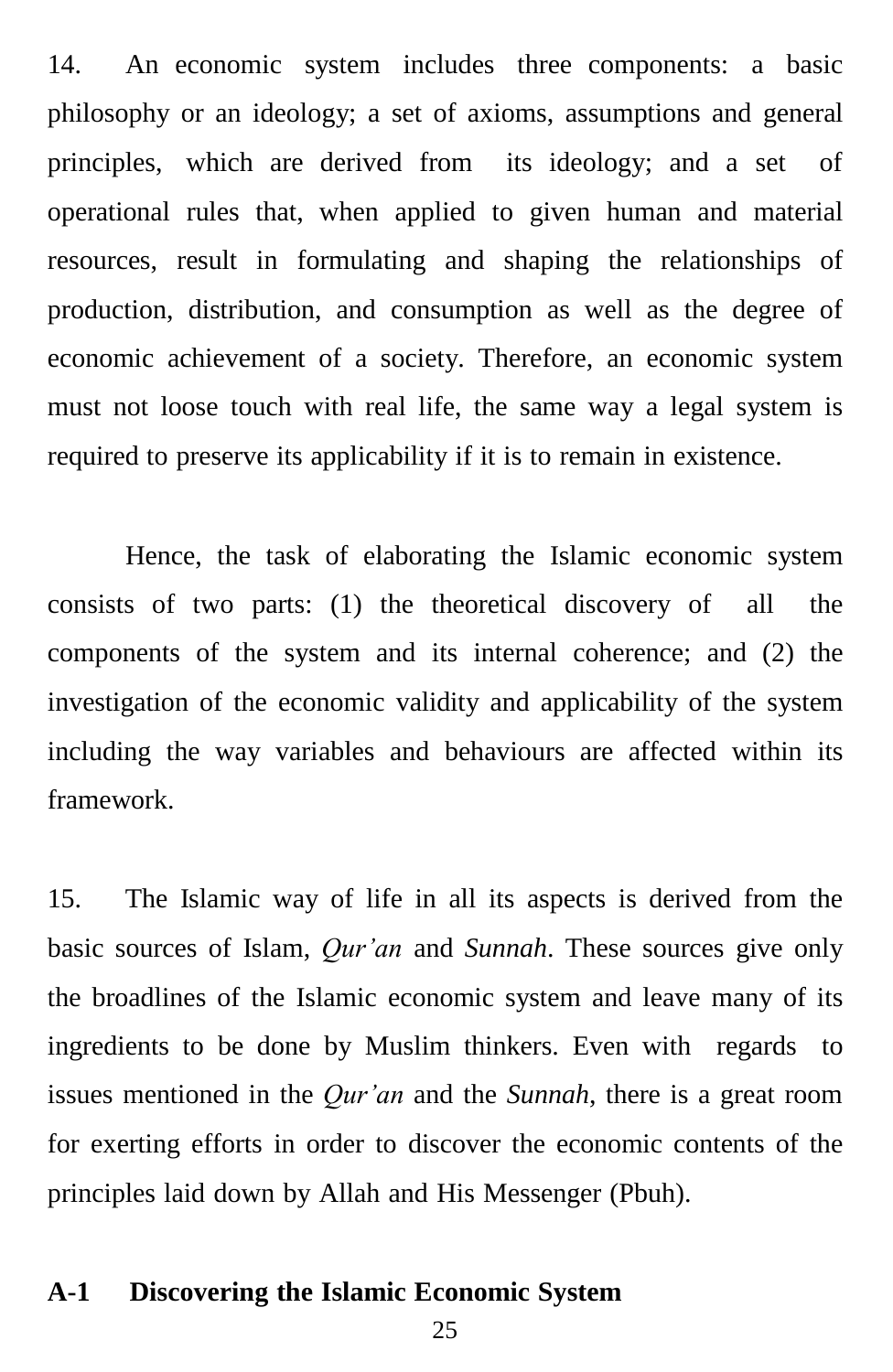16. Essentially the approach of discovering the Islamic economic system is similar to the approach of discovering the theories and general rules of *fiqh*. In formulating *fiqh* theorems and general rules, *Fuqaha* had to survey all the texts of the *Qur'an* and *Sunnah*.

Some of these rules and theorems may be found in the basic texts themselves. For instance, the rule "*la Darara wa la Dirar* áÇ ÖÜÜÑÑ æáÇ ÖÜÜÜÜÑÇÑ," which means: "there should be no harm nor exchange of harms", came as a saying of the Prophet (Pbuh). <sup>42</sup> So is the rule *"al Kharaj bi al Daman* ÇáÎÑÇÌ ÈÜÇáÜÖÜãÜÇ ä," which means "return is dependent on (or related to) liability". This rule is also a text of a saying.<sup>43</sup>

Other rules are derived from grouping several texts each one of them deals only with one aspect or one case, but when all of them are put together, they reveal a tendency or make one general rule. For example, the rule "*al Mashaqqah Tajlib al Taysir* ÇáÜÜãÜÔÜÜÞÜÉ ÊÜÌÜáÜÈ Ç áÊÜíÜÓÜÜíÜÑ" which means adversity warrants alleviation is derived from several texts of the *Qur'an* and *Sunnah*. 44

<sup>42</sup> Reported by Malik, Ibn Majah and Al Daraqutni.

<sup>43</sup> Reported by *al Tirmithi, Abu Dawud* and *al Nasa'i.*

<sup>44</sup> See Shaikh Mustafa al Zarqa, *al Madkhal al Fiqhi al 'Amm,* 1st part, 2nd Vol., Syrian University Press, 1958, pp.977-978, where he quoted several of these individual texts.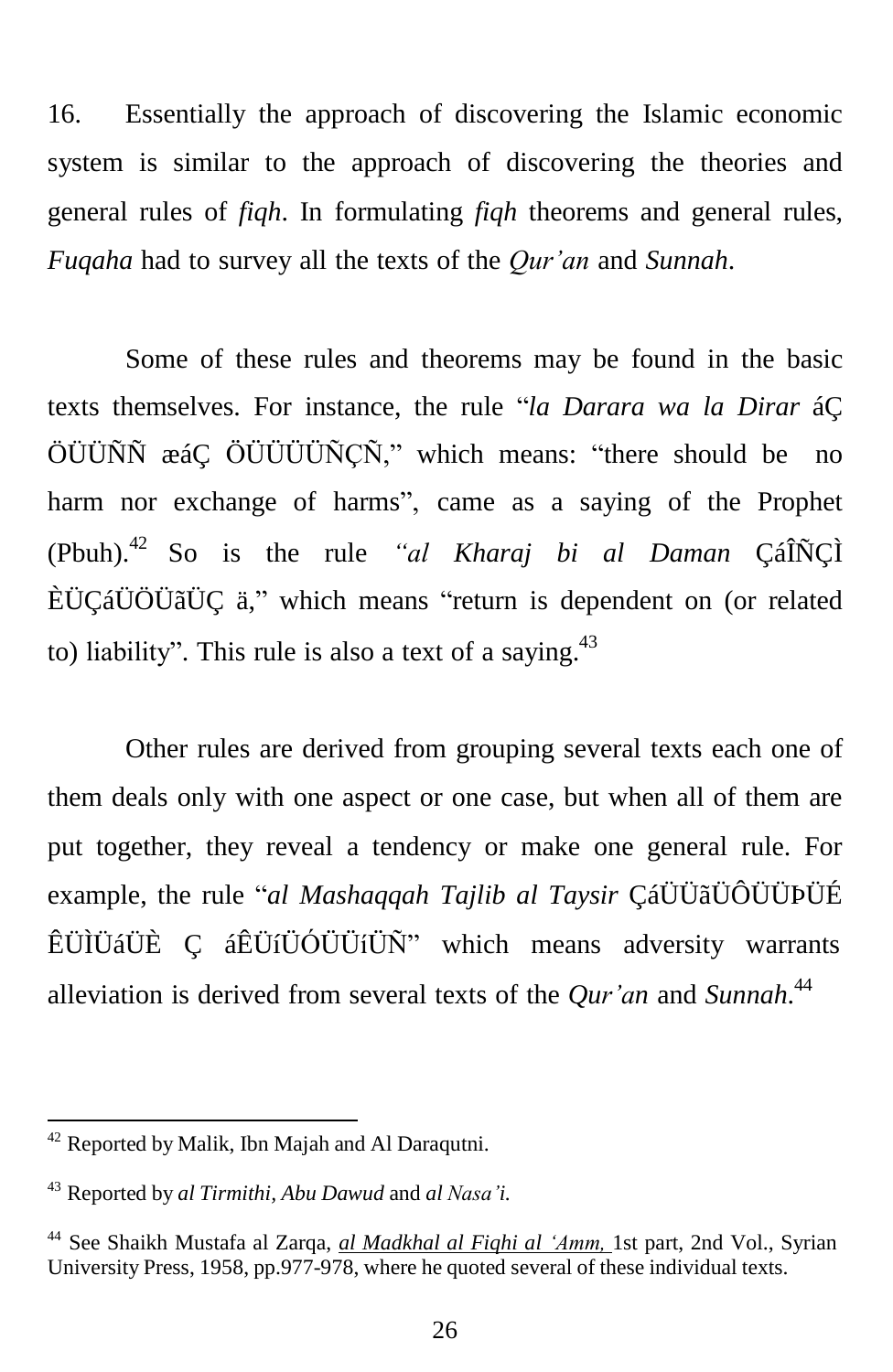Yet some other rules are based on human common sense and rationality (including tautology) such as "*La Ijtihad fi Mawrid al Nass* áÇ ÇÌÜÊÜåÜÇ Ï ÝÜí ãÜæ Ñ Ï ÇáÜäÜÜÕ", which means there should be no effort spent to derive a *shari'ah* opinion when it is given by a text, or "*al Tabi' Tabi'* ÇáÜÊÜÇ ÈÚ ÊÜÇ ÈÜÜÜÜÜÜÜÚ", i.e. that which follows should be treated as a follower".

Similarly, the major premises of the Islamic economic system are derived by the same approach. Some of them are found in the *Qur'an* and the *Sunnah* such as the absence of interest (*Riba*) 45 and the presence of *Zakah*.<sup>46</sup> Some are derived from surveying several texts such as the preference of equitable income and wealth distribution,<sup>47</sup> or the state's responsibility in guaranteeing subsistence living to everybody.<sup>48</sup> Yet a third kind of premises is derived from human common sense and rationality such as considering the improvement of the economic lot of people as a general objective of the Islamic economic system, and planning the government policies and decisions accordingly.

<sup>45</sup> The *Qur'an* 2:275 and 278.

<sup>46</sup> It came in 28 places in the *Qur'an*.

<sup>47</sup> See, for example, the *Qur'an*, 59:7, verses of *Zakah*, and verses of inheritance, and see the sayings on issues of brotherhood and care of the poor and needy, etc.

<sup>48</sup> See, for example, the several sayings on guaranteeing debts and dependents of the deceased, collecting and rationing food in travel with shortage of foods, guaranteeing the material needs of non-Muslim citizens, etc.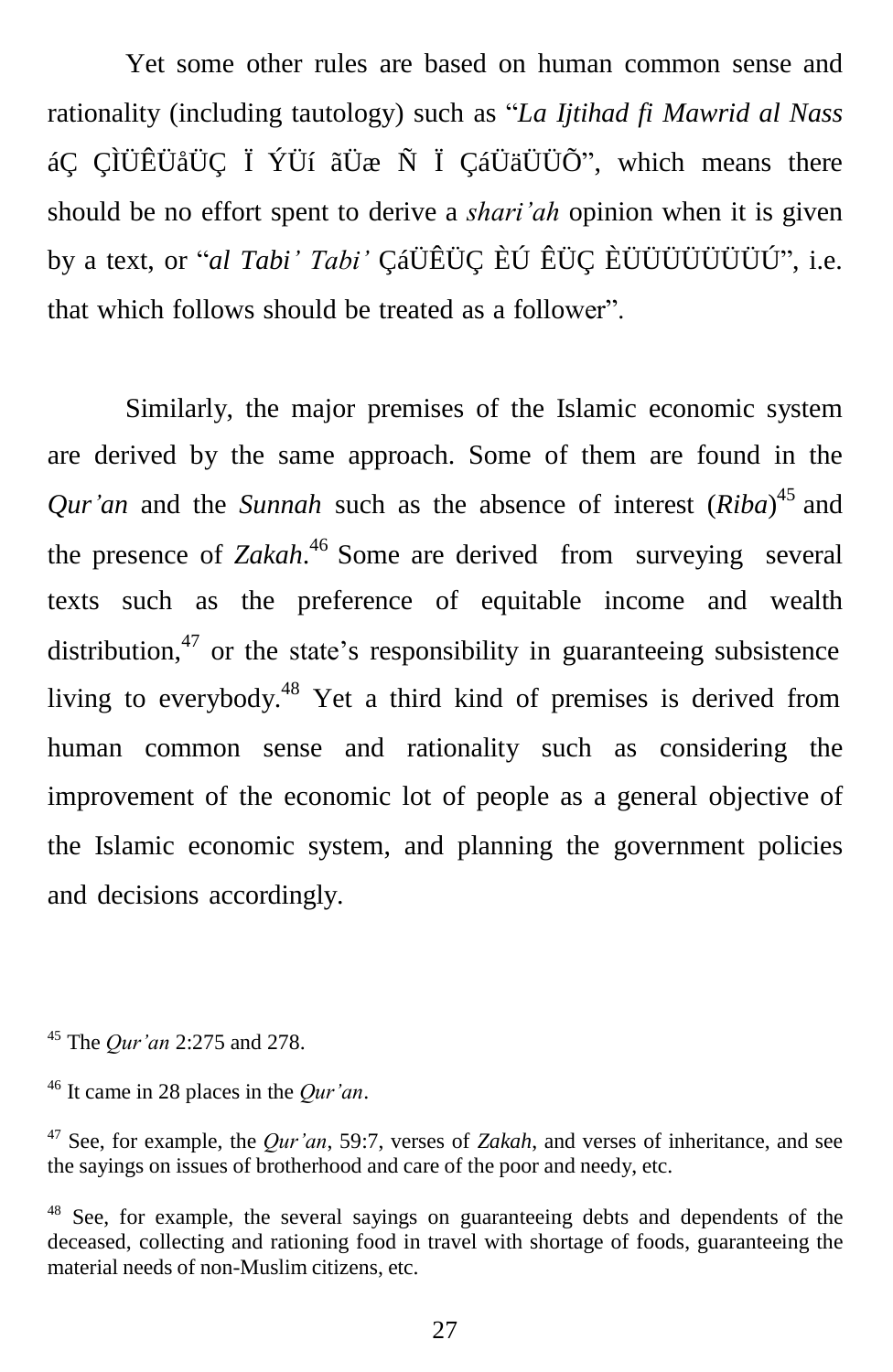17. Moreover, it must be noticed that the *usul* methodology depends heavily on mathematical logic. The principles of analogy ÞíÜÜÜÜÜÜÜÜÇÓ are only an application of the mathematical principles of equality, transitivity, addition, etc. Analogy, in its several varieties, consists of finding the similarities (and differences) between something with a known *Shari'ah* ruling, and an other thing whose ruling is to be determined; and deriving the latter's from the former's in accordance with these similarities (and differences). Analogy is an indispensable tool for deriving the Islamic economic system.

18. While the Usulist works with the texts of the sources of Islam, the Islamic economist, in exerting his/her effort to discovering the Islamic economic system, works in addition with texts of *Fiqh*. In other words, *Fiqh* is an indispensable source of knowledge for Islamic economists. For instance, in developing financial instruments compatible with *Shari'ah*, a deep understanding of the *Fiqhi* positions on *Mudarabah*, partnership, sale contracts, lending and *Riba* is essential. 49

19. In a lump sum, the methodology of deriving the Islamic economic system from the basic sources of Islam is very similar to the methodology through which general theories and rules of *fiqh* were developed. Making utmost utilization of the texts of the *Qur'an* and *Sunnah* to draw the general "shape" or basic pillars of the Islamic

<sup>49</sup> For more on the *Fiqh* foundation of the Islamic economic system, refer to Zarqa, Op. cit.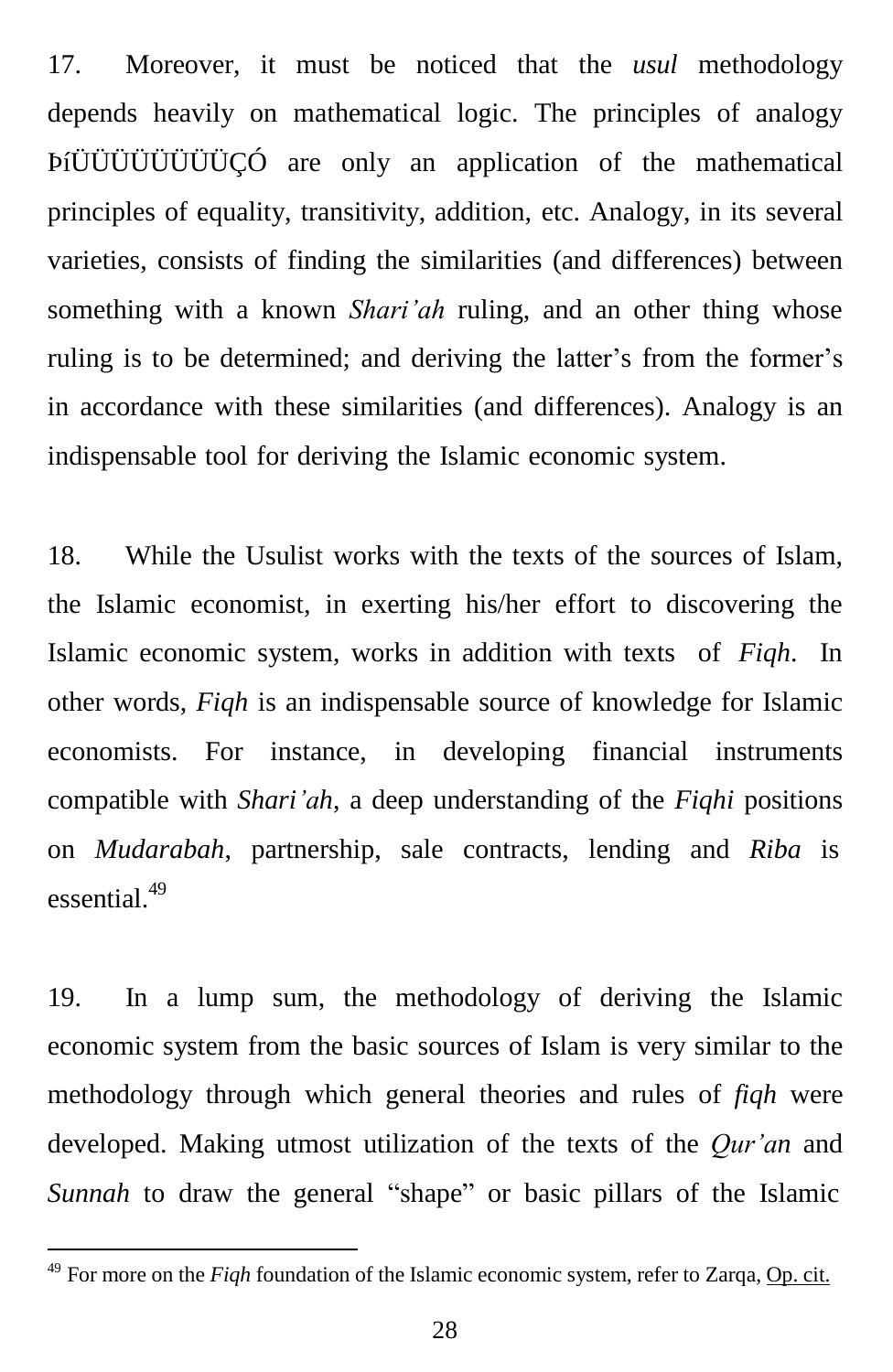economic system and fitting individual cases within those pillars while taking at the same time, the *fiqhi* heritage as a useful vehicle to understand these texts.

20. Moreover, as there is similarity between the exertion of efforts [*Ijtihad* ÇÌÜÊåÜÇ Ï] required in the elaboration of the Islamic economic system and the *Ijtihad* Ç ÌÜÊÜåÜÇ Ï required to derive the Islamic *fiqh* system, there is also similarity in the tools of testing their applicability. Application in real life and empirical data represent a true testing ground for the validity of the Islamic economic system. They also provide a basis for a necessary feed-back process in the working out of the operational rules of the system. *Zakah*, for instance, is based on the doctrine of justice and the inadequacy of the market system to achieve distributive justice. <sup>50</sup>*Zakah* general principles are derived from the texts of the *Qur'an* and *Sunnah*. These include the main *zakahable* items and classification of deserving categories. Finally, *Zakah* operational rules, such as distinction between apparent and non-apparent types of funds, collection in kind or in cash, extent of state interference in the process of collection and distribution, etc. Most of these rules are derived by Muslim scholars through its application in real life. So that a continuous process of feed back and revision of the operational rules of the Islamic economic

<sup>50</sup> This is expressed in the *Quranic* verse 36:47 "And when they are told 'Spend ye of (the bounties) with which God has provided you,' the unbelievers say to those who believe: "shall we then feed those whom, if God had so willed, He would have fed, (himself)."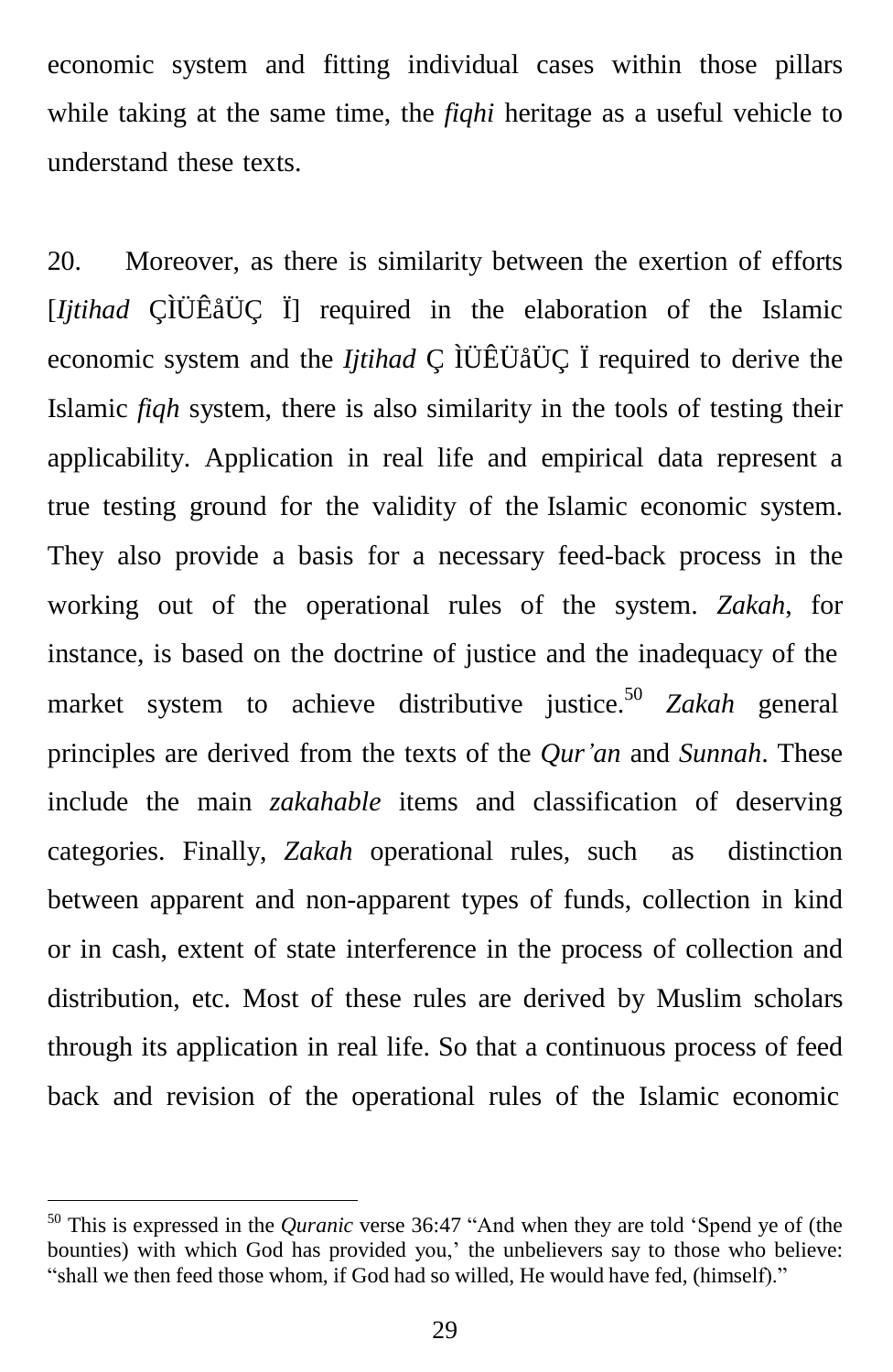system take place to cope with changing conditions and circumstances of the human and material resources of the Muslim society.

21. History, as a register of human experience is to the social scientists, like laboratory to physicists. The development of the economic system of Islam benefits from Islamic history in drawing many tests and lessons. Yet the historical experience must not be allowed to dominate the shaping of the system because the latter is supposed to fit different conditions and levels of socio-economic composites than those of the past.

Additionally, historical experience influences the elaboration of the Islamic economic system in another way by helping understanding its premises and postulates. The *Qur'an* and *Sunnah* have several references to economic relationships in whose understanding a great help can be derived from the historical experience, past and present. For instance, there are statements in the *Qur'an* and *Sunnah* whose understanding requires certain historical and/or statistical information. The *Qur'an* says "God will make *Riba* perish and will increase *Sadaqat* íãÍÞ ÇáÜáÜå ÇáÜÑÈÜÜÜÜÜÜÇ æíÑÈí ÇáÜÕÏÞÇÊ" 51 "And nothing do ye spend (in his cause) but he replaces it æ ãÜÇ Ã äÜÝÜÞÜÊÜã ãÜä ÔÜÜí Á ÝÜåÜæ íÜÎÜáÜÝÜå'' <sup>52</sup> The Prophet (Pbuh) also says "No wealth decreases as a result of *sadaqah*

<sup>51</sup> The *Qur'an* 2:276.

<sup>52</sup> Ibid., 34:39.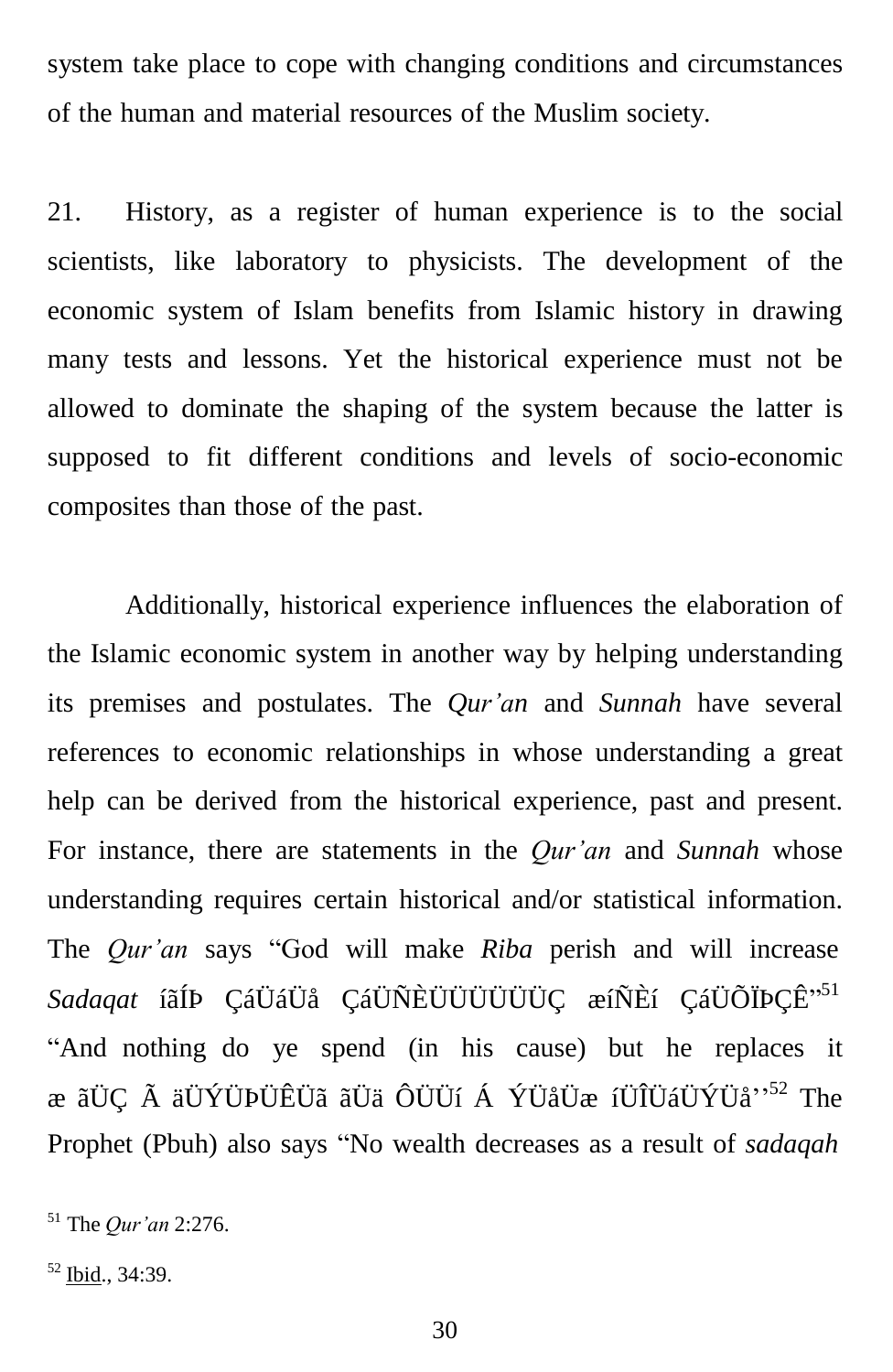ãÜÇ äÜÞÜÕ ãÜÇ á ãÜä ÕÜÏ ÞÜÉ $^{553}$  and "(due but not paid) *Zakah* is never mingled with a wealth without adulterating it ãÜÇ ÎÜÇ áÜØÜÊ Ç áÜÒ ßÜÇ É ãÜÇ áÇ ÅáÇ à ÝÜÓÜÏ Êå".<sup>54</sup> These texts, and many others, can be interpreted metaphysically, i.e., whatever relationships they mention refer to the hereafter or according to the judgement of God. If they ever have any relations to this world, as suggested by their very wording, understanding such relations can only depend on the empirical experience of people and societies.

This degree of empiricism (if one may use the term only loosely) does not only apply to such relationships as mentioned in these texts but also to the institutional and ethical components of the Islamic economic system. Take for example, the assertion of some Islamic economists that the belief in the Day of Judgement and eternity of happiness in Heavens, or misery in Hell, affects the economic rationality of Muslims by extending their time horizon.<sup>55</sup> This assertion, which relates to the internalized ethics of the economic agents, can be tested empirically by assigning quantitative values to the strength of faith in the life after death.<sup>56</sup>

<sup>53</sup> Reported by al Thirmithi.

<sup>54</sup> Reported by *al Bazzar*, *al Baihaqi* and others.

<sup>55</sup> Monzer Kahf, op.cit., pp.19-20.

<sup>56</sup> Quantifying qualitative characteristics is a *Qur'anic* practice. It comes many times with regards to pleasures of heavens and punishments of Hell, but an impressive example about this world is found in 8:65-66,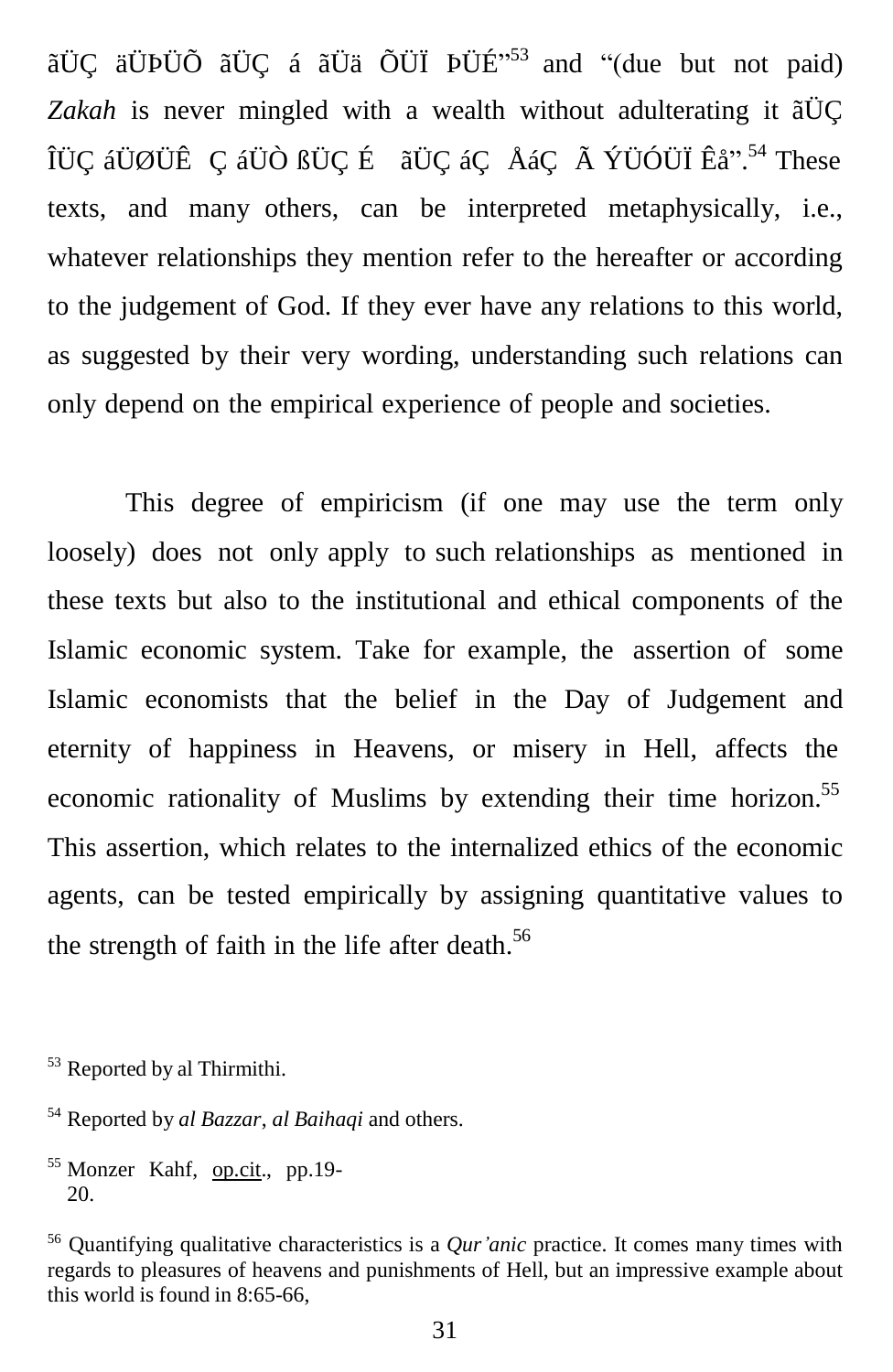#### **B. The Islamic Methodology of Economics**

The second task of Islamic economists is to revise the discipline of economics in order to identify and isolate biased postulates, i.e., those loaded with the dogmatic, doctrinal and/or moral view points of the professionals and their milieu<sup>57</sup>

22. In spite of the universality of economic laws, discovering them is a process that is affected by the ideas and values of the researchers and by the prevailing social attitudes and moral ethics of the social units whose behaviour is observed by the discipline professionals. One must add that identifying and isolating the effects of these valueloaded is not, at all, an easy task in all social sciences, not only

<sup>&</sup>quot; ..... If there are Twenty amongst you, patient And perservering, they will vanquish two hundred: if a hundred, They will vanquish a thousand of the Unbelievers: for these Are a people without understanding.

For the present, God Hath Lightened your (task) For He knoweth that there is A weak spot in you: But (even so), if there are A hundred amongst you, patient And persevering they will Vanquish two hundred, and if A thousand, they will vanquish Two thousand, with the leave of God: for God is with those Who patiently perservere."

<sup>&</sup>quot;Åä íßä ãäßÜã ÚÜÔÜÑæä ÕÇÈÑæä íÛáÜÈæÇ ãÜÇ ÆÊíä æÅä íßä ãäßã ãÇÆÉ íÛáÈæÇ ÃáÝÇ ãä ÇáÐíä ßÝÑæÇ ÈÃäåã Þæã áÇíÝÞåæä ". " ÇáÂä ÎÝÝ Çááå Úäßã æÚáã Ãä Ýíßã ÖÚÝÇ ÝÅä íßä ãäßã ãÇÆÉ ÕÇÈÑÉ íÛáÈæÇ ãÇÊíä æÅä íßä ãäßã ÃáÝ íÛáÈæÇ ÃáÝíä ÈÅÐä Çááå æÇááå ãÚ ÇáÕÇÈÑíä "

 $57$  An obvious example of such postulates is the sole economic motive (homo economucus) which is responsible for the exclusion from the domain of economics of a good deal of human economic decisions. Another is the predominant role assigned to interest in the allocation of resources. This had to wait until the modern literature on Islamic banking in order to start to be shaken. Another example is the exagerated role of market, in the classical theory, as a sole allocator of resources and distributor of income. This has already been challenged by many Western economists.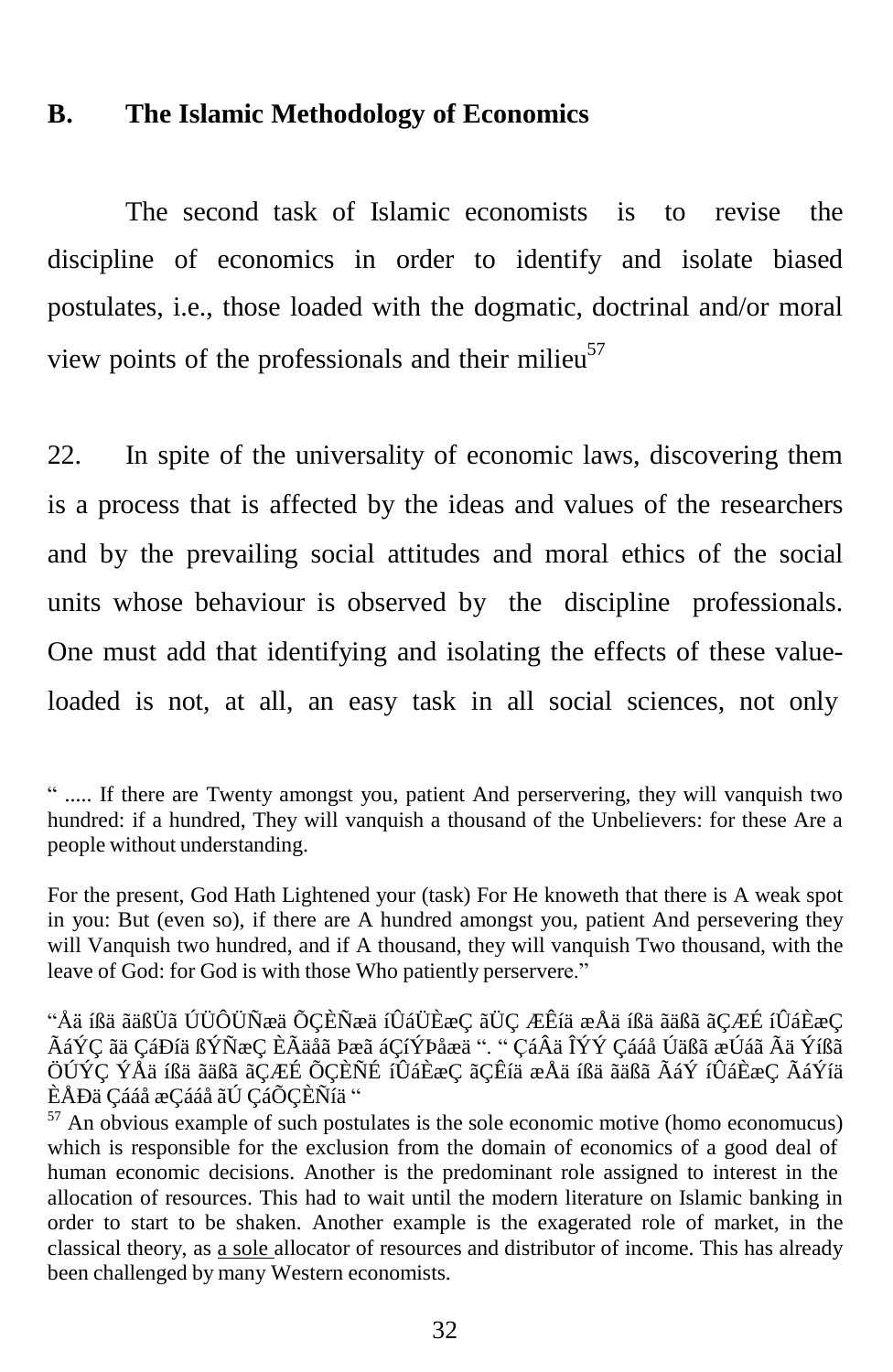economics because of the very nature of the social phenomenon and its characteristics in comparison with physical phenomenae. In the economic postulates, values and ideas intermingle with the objective observation to an extent that many of the givings of this discipline are interwoven of normative and positive statements.

Take, for instance, the measurement of national income and the objective function of utility. In national income several items are not included although they affect the individual and aggregate welfare of a nation, such as housewives work, output of preachers in Mosques and other places of worship, the value of learning acquired by students, affluence of smiles in interpersonal relations,<sup>58</sup> etc. The exclusion of such valuable elements from national income, although they affect welfare, is an obvious result of a value-oriented presumption about each of these items. The utility function includes the amount of goods and services consumed by a consumer, but only by a value-biased presumption that the consumer theory does not include goods and services consumed by one's own children. One can hardly argue that the welfare of the consumer does not improve by an increase in the consumption of the consumer's own children.<sup>59</sup> In an Islamic society, one may strongly argue that the consumer's welfare is also influenced by the consumer's parents and neighbors, as stated in

<sup>&</sup>lt;sup>58</sup> The Prophet is reported to have said "your smile, when you face your brother, is a *sadaqah"*.

<sup>59</sup> Refer, as an example, to the saying of 'A'ishah that she gave a begger one date and the latter, instead of eating it, divided it in two halves and gave them to her own daughters.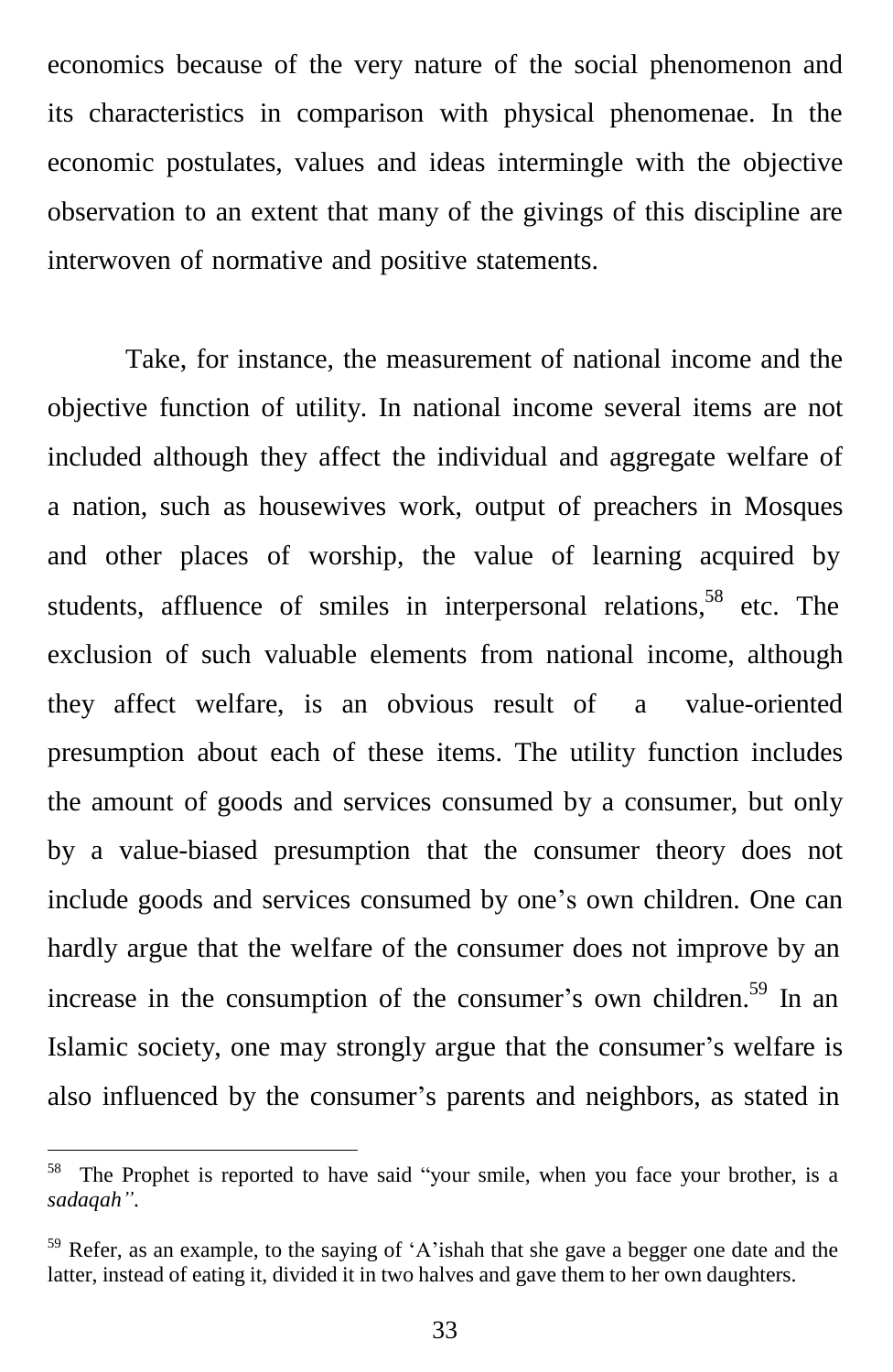many sayings of the Prophet (Pbuh) and as observed in contemporary Muslim societies.<sup>60</sup>

However, the complexity of the task of purifying economics from value judgements derived from the ideas, beliefs and values of the researchers and their environment may allow us to resign to accepting making such presumptions explicit rather than hoping to removing them all together.

23. The other part of the Islamic economists' task, i.e., the incorporation in economics of positive postulates derived from *Shari'ah*, is not a task easier nor simpler than the first.

Muslims believe in God as the most knowing and Most merciful to all His servants, and whatever He sent down in term of His Divine Message is to the best of Mankind. This is one of the basic implications of the Islamic faith, but it does not represent a common ground with non-Muslims and in the positive part of economics, i.e., when we do not talk about the Islamic economic system and its application, we are required to take from the *Shari'ah* those ideas that are faith-neutral because only these have the nature of universal economic laws whose existence is a sin-qua-non of economics.<sup>61</sup>

<sup>60</sup> For more examples, see, M.A. Zarqa, "Methodology of Islamic Economics" in Monzer Kahf, ed., Lessons in Islamic Economics, forthcoming, IRTI, Jeddah.

<sup>61</sup> Zarqa asserts that the *Shari'ah* points out to the existence of universal laws not only in economics, but in all social sciences; he adds that the existence of such universal laws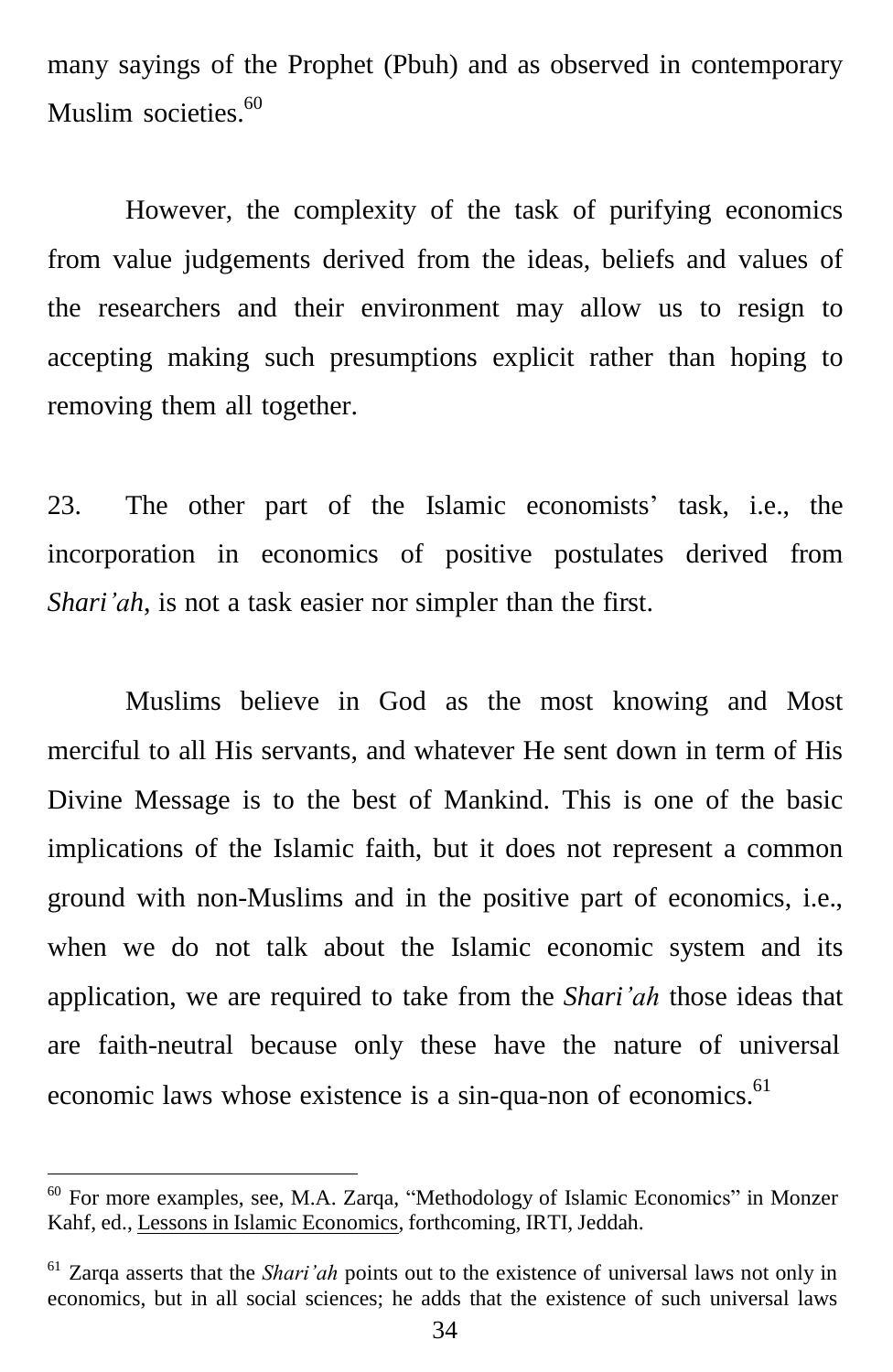The *Qur'an* and the *Sunnah* have several "positive" statements about the economic behaviour of human beings such as "Truly human was created very impatient; fretful when evil touches him, and niggardly when good (or prosperity) reaches him"; (70:19-21) "Human souls are swayed by greed"; (4:128); "He (Human) was indeed unjust and ignorant"; "Ornamented in the eyes of people is the love of lust from women, sons and heaped up hoards of gold and silver ..." (3:14); etc. These and similar Revelation-based positive statements need to be interwoven with human observations, explanation and rationalization in order to formulate the laws of economics.

24. In performing the tasks of *Takhliyah* (taking out the incorrect) and *Tahliyah* (adding in the good), a clear distinction between premises and tools is also necessary. Islamic economists have little dispute with conventional economics as far as the tools of analysis are concerned. The essentials of mathematical logics and empiricism are common tools for all economists, Islamic and western alike, keeping in mind that the process of correcting the discipline would entail some shifting of emphasis and sometimes a different formulation of certain questions, but such a modification in the tools of analysis is a natural

represents the "basic logic" for sending one religion to guide all human beings and societies until the Last Day. See: M.A. Zarqa, ibid.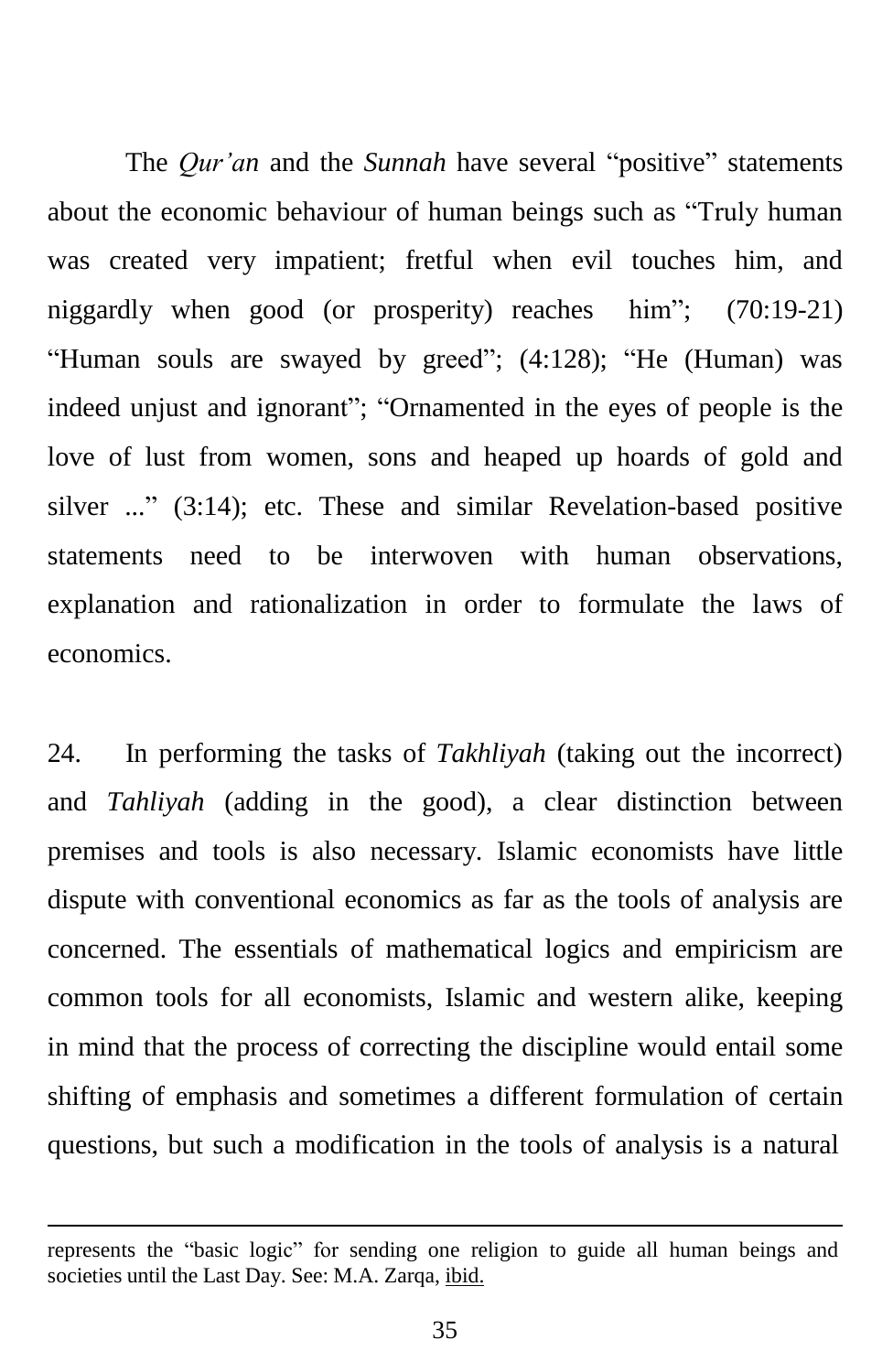and continuous process of economics and does not justify a claim of a different and "distinct" methodology.

25. This may be to the disliking of some Islamic economists, who prefer to present their subject-matter with a clear-cut independence from conventional economics. In so doing, such economists developed a tendency to reject many instruments of economic analysis out of the desire to be distinct. This may be caused, at least partially, by their confusing of axioms with methodology. For instance, the maximization mechanism is a mathematical tool independent of the function which is maximized. A completely materialist person with no consideration of ethics and morals would only maximize his/her material benefits.<sup>62</sup> If such a person had to consider certain social ethics, he/she would maximize the same subject to constraints implied by the ethics he/she believes in. A Muslim who internalizes faith in Accountability on the Day of Judgement and the Divine reward or punishment attached to his/her economic decisions, and who acts within a milieu of Islamic social and legal institutions, would maximize a composite function that is derived from this kind of beliefs. All these three types of economic agents may still use the same mathematical tool of maximization. Therefore, the rejection or

 $62$  Although many economists today argue that it is difficult to describe people as profit (or utility) maximizers and that fairness, and manners affect human behaviour in addition to utility. See, Colin Camerer and Richard H. Thaler "Anomalies; Altimatums, Dictators and Manners" in Journal of Economic Perspectives, V.9, No.2, Spring 1995, pp.209-219.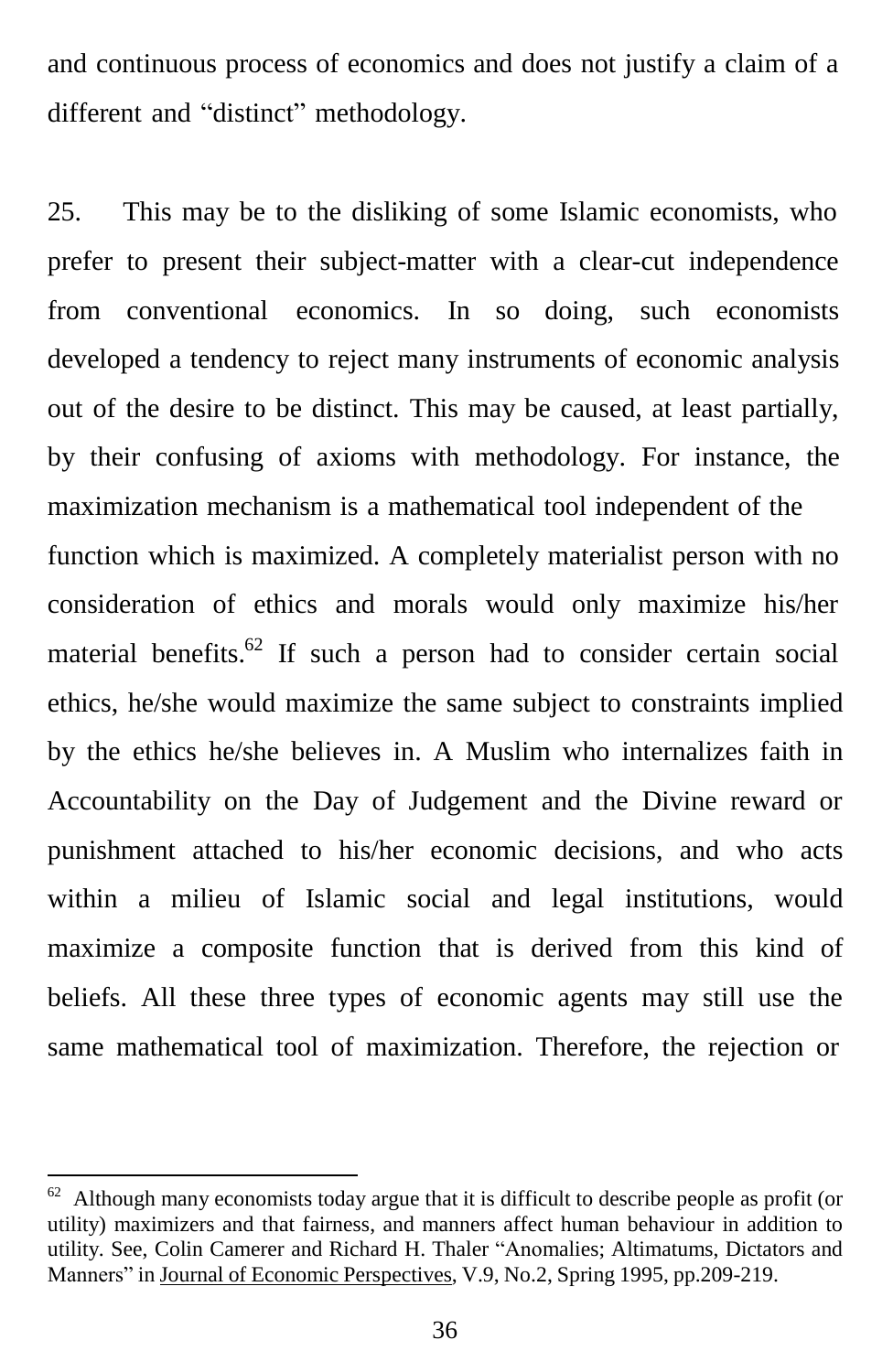modifications of the objective function a materialist person maximizes does not warrant dissatisfaction with the tool of analysis he/she uses.

To throw more light on this commonness of tools, let us take an example from the *Qur'an*. Since *Qur'an* was revealed in Arabic, Usulists (scholars of rules of derivation of *Shari'ah* positions and opinions) say that *Qur'anic* words must be understood in accordance with their meaning in Arabic language. The meaning of the *Qur'anic* terms íÊäÜÇ ÝÜÜÜÜÜÜÜÖÓand ÇáÜãÊäÜÇ ÝÓæä<sup>63</sup> should be understood in accordance with the Arabic language. These two words, thus, mean: to compete and competitors respectively. The concept of competition used in the *Qur'an* with regards to the Hereafter pleasures is the same Arabic concept used by the Arabs, fourteen centuries ago, when they used to compete with each other in trade and other worldly matters, i.e., the tool (concept of competition) is independent of the objective, which is what people compete each other for. By the same token, unless proven incompatible, an IS-LM model, for example, can be used to analyze certain effects of *Zakah* in an Islamic society, though it is a tool invented by non-Muslim economists.

26. In their efforts to cleanse economics from partial value-loaded judgments incorporated by western economists and to enrich it with value-free axioms derived from revelation as a major source of human

<sup>63</sup> The *Qur'an*, 83:26.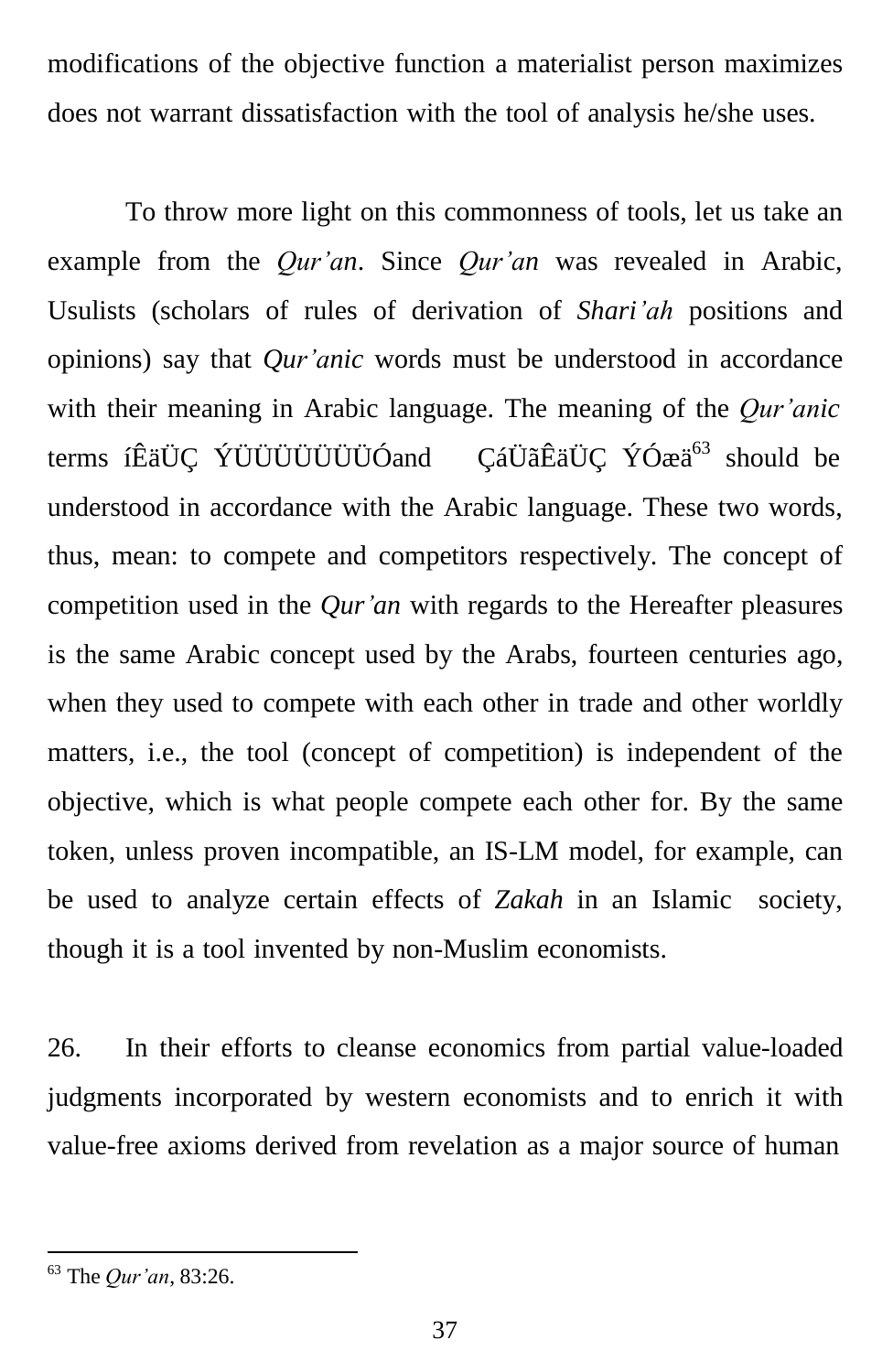knowledge,<sup>64</sup> Islamic economists may have to redefine and refine as well a few fundamental concepts of economic theory, but they do not need to negate its inductive methodology and tools of analysis on any ideological ground.

27. Lastly, it is important to note that the methodological controversy in economic theory is not yet over. Hence, Islamic economists who, rightly, reject homoeconomucus models, do not stand alone in this regards, as many conventional economists are already dejected with such models.<sup>65</sup> This means that the rigidity of the neoclassical theorists is no more popular among the conventional economists themselves. It has become established in the economic profession that economics, as a social science, cannot be separated from other branches of social studies nor from the ideology and values of its professionals. <sup>66</sup> Thus it is suggested that there should always be a degree of ideological influence that may be tolerated and accounted for by readers and theoreticians. It has also become established that any one-sided approach can only observe one part of the show. The call for a holistic approach to economics came from western quarters long time before Islamic economists started talking about it. The

<sup>&</sup>lt;sup>64</sup> Because this comes from God, the Most Knowledgeable, it must provide better and more comprehensive explanation of human behaviour than economists' value-neutral postulates.

<sup>65</sup> e.g., Gunnar Myrdal, "The Meaning and Validity of Institutional Economics" in Economics in the Future, Westview Press, Boulder, Colorado, 1976, pp.82-89.

<sup>66</sup> See Mark Blaug, Op.cit., especially ch.5, and Lawrence A. Donald. The Foundations of Economic Methods, George Allen and Unwin, London, 1982, and several others.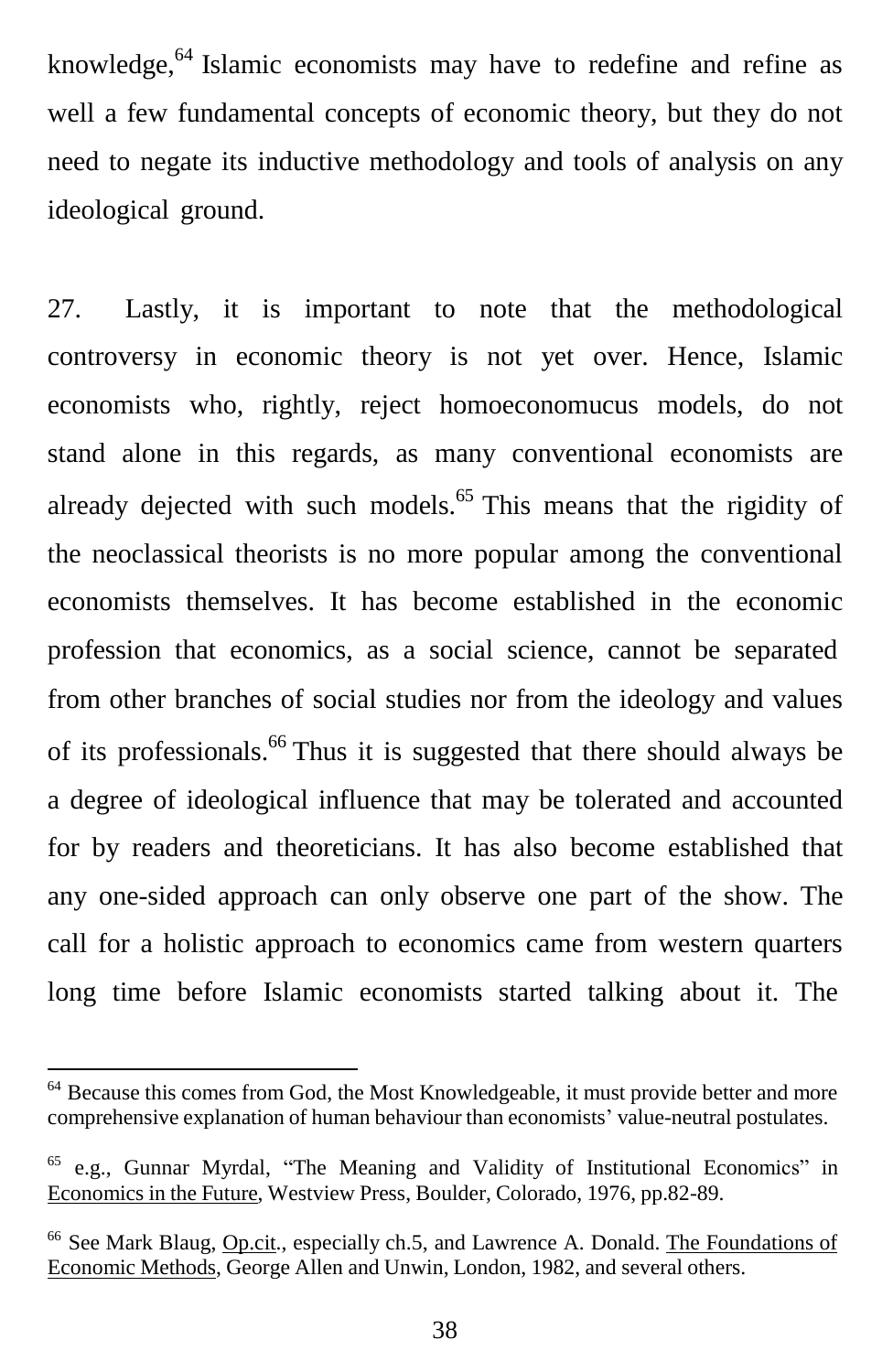Islamic economists' claim over the holistic approach to economics doesn't seem as original as we once thought. $67$ 

42isesco.mk/rh

<sup>67</sup> Akram Khan, Challenges of Islamic Econoics, Op.cit., pp.20-23. The same call was voiced by Myrdal many years earlier, Myrdal, Gumar, op.cit., Even J.S. Mill, the so called inventor of "homo economicus" never thought of a "homo economicus" separable from non-economic motives and objectives. See: Persky, Joseph; "The Ethology of Homo economicus" JEP, V.9, No.2, Spring 1995.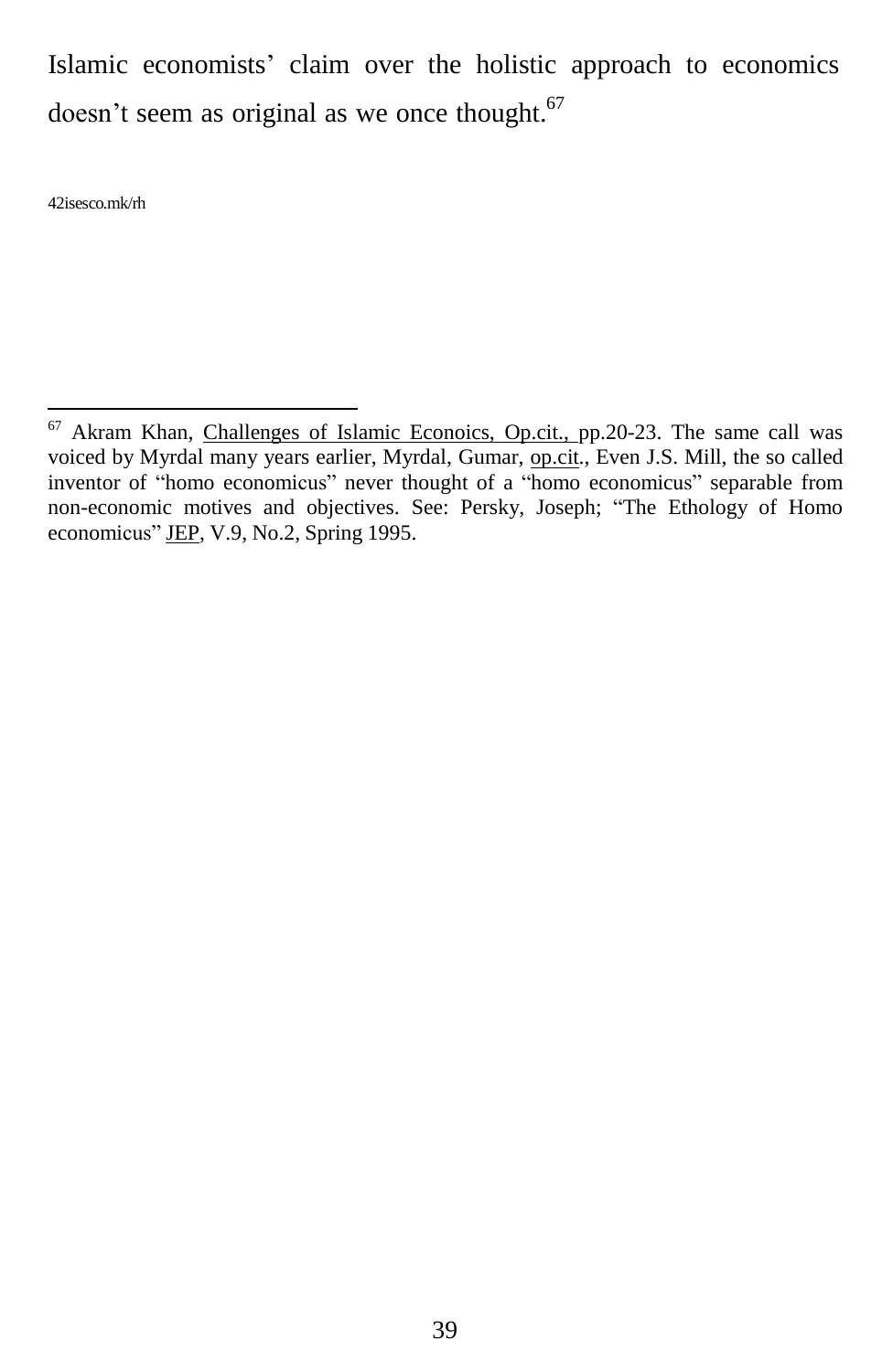#### **References**

- 1. Abu Ali, Sultan, in his "al Mushkilat al Iqtisadiyyah al 'Alamiyyah al Mu'asirah wa Halluha al Islami" (World Contemporary Economic Problems and their Islamic solution), a discussion paper by the International Center for Research in Islamic Economics, 1981.
- 2. Arif Muhammad, "Toward a Definition of Islamic Economics", *JRIE,* Vol. 2, No.2, 1405.
- 3. Blaug, Mark, The Methodology of Economics, Cambridge University Press, New York/London, 1980.
- 4. Draz, Muhammad Abdallah, Al Din [The Religion], Dar al Qalam, Kuwait, 2nd edition, 1970.
- 5. Camerer, Colin and Thaler, Richard H. "Anomalies; Altimatums, Dictators and Manners", Journal of Economic Perspectives, V.9, No.2, Spring 1995.
- 6. Al Jabir, Taysir Abd, "Comments on the paper of Khurshid Ahmad on Problems of Research in Islamic Economics" presented at the Amman Seminar on Problems of Research in Islamic Economics, April 23-28, 1986.
- 7. Donald, Lawrence A. The Foundations of Economic Methods, George Allen and Unwin, London, 1982.
- 8. Kahf, Monzer, *Al Iqtisad al Islami* [The Islamic Economy], *Dar al Qalam*, Kuwait, 2nd edition, 1981.
- 9. Khaldun, Ibn, "*al Muqaddimah",* Dar al Qalam, Beirut, 1978.
- 10.han Akram, "Islamic Economics, Nature and Need", *Journal for Research in Islamic Economics*, Vol. 1, No.2, 1404, the Center for Research in Islamic Economics, King Abdulaziz University, Jeddah,
- 11.Khan, Akram, Challenges of Islamic Economics, All Pakistan Islamic Education Congress, Lahore, Pakistan, 1985.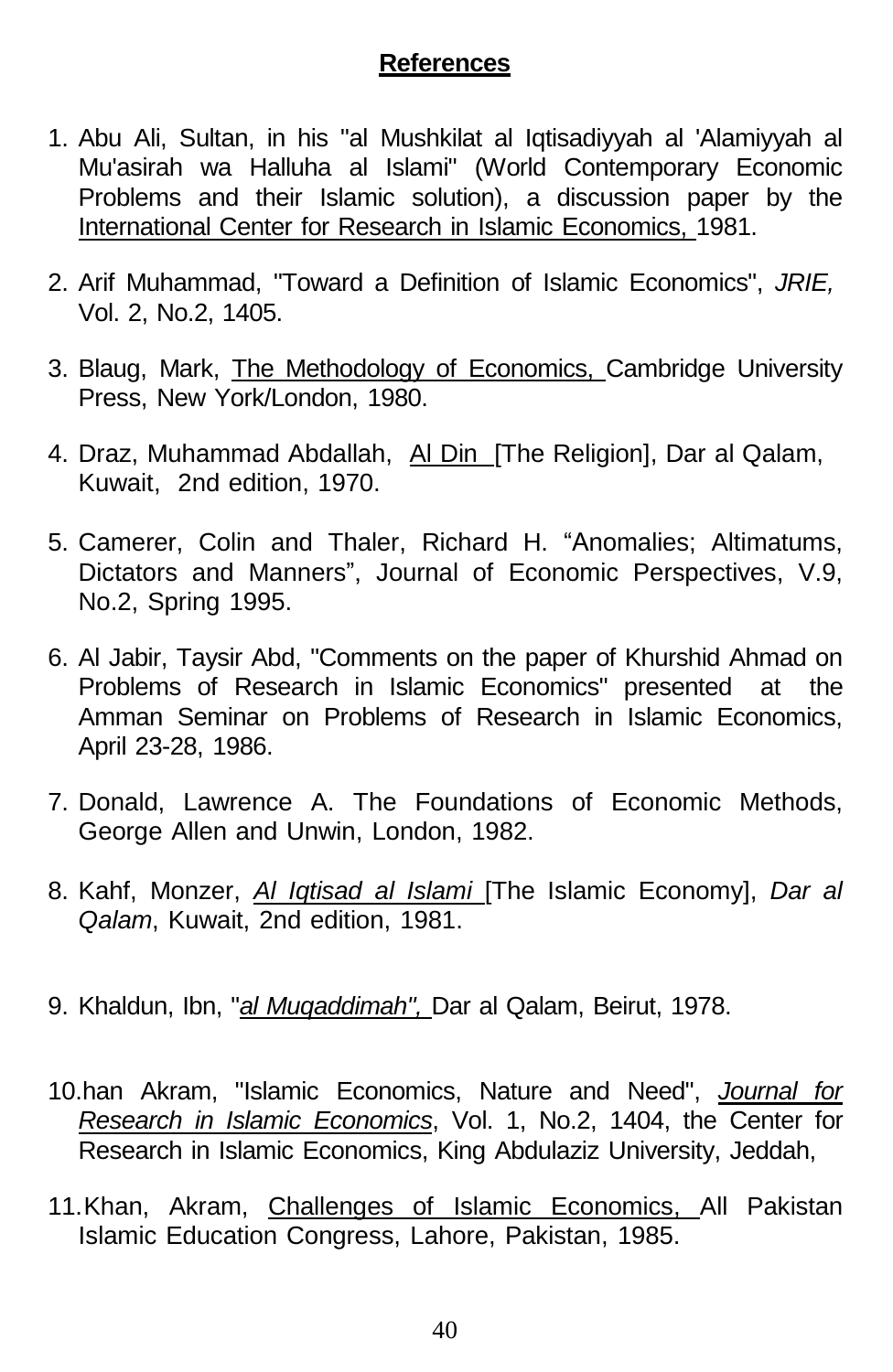- 12.istol, Irving, "Rationalism in Economics", the Crises in Economic Theory, Daniel Bell and Iriving Kristol, ed., Basic Books, Inc., New York, 1981.
- 13.l Makarim, Zaidan Abu, *Ilm al 'Adl al Iqtisadi,*, Dar al Turath, Cairo, 1974.
- 14.annan, M. A., "Why is Islamic Economics Important?" Mimeograph of the International Center for Research in Islamic Economics, 1982,.
- 15.n Manzur, Lisan al 'Arab, Dar Sader, Beirut, no date, v. 12.
- 16.Myrdal, Gunnar, "The Meaning and Validity of Institutional Economics" in Economics in the Future, Westview Press, Boulder, Colorado, 1976.
- 17.raishi, A.I. "*Islam and the Theory of Interest*" .
- 18. Persky, Joseph, "The Ethology of Homo economicus" JEP, V.9, No.2, Spring 1995.
- 19.Al Sadr, Muhammad Baqir, *Iqtisaduna,* 2nd edition, Dar al Fikr, Beirut, 1968.
- 20.Samuels, Warrent J. "Ideology in Economics", Sidney Weintraub, ed., Modern Economic Thought, Basil Blackwell Publishers, Oxford, 1977.
- 21.iddiqi, M.N., in "An Islamic Approach to Economics", knowledge for What?, the Institute of Education, International Islamic University, Islamabad, 1982.
- 22.M.N.Siddiqi in The Economic Enterprise in Islam, Islamic Publications Ltd., Lahore, Pakistan, 1972.
- 23.g el Din, Seif el Din, " what is Islamic Economics" Review of Islamic economics, Vol.3, No.2, 1994.
- 24.Al Tamimi, Shaikh 'Izzeddin K. "Comments on Anas Zarqa's Theoretical Problems in Islamic Economic Research" presented at